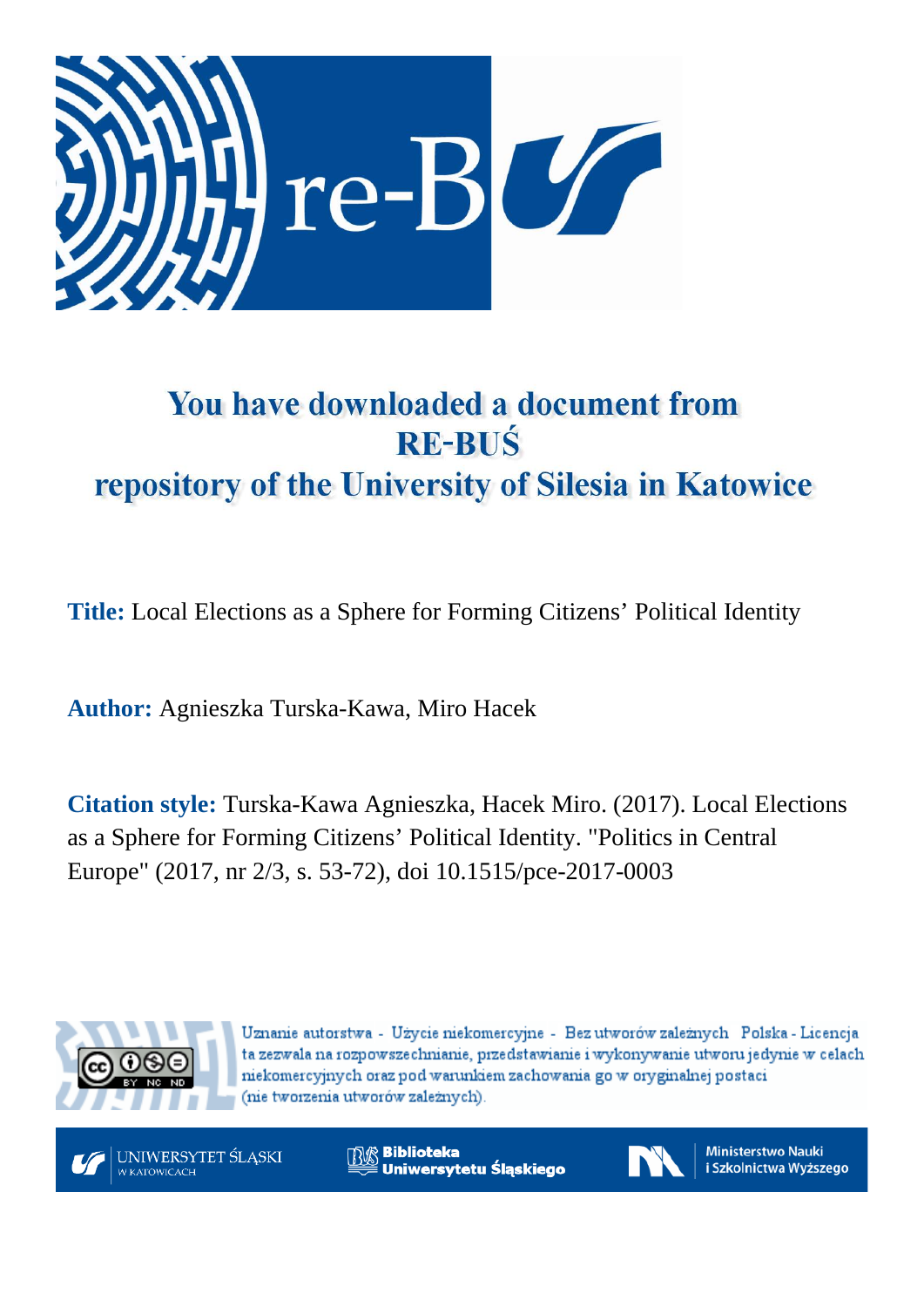# **Local Elections as a Sphere for Forming Citizens' Political Identity**

AGNIESZKA TURSKA -KAWA AND MIRO HAČEK



**DE GRUYTER** OPEN

Politics in Central Europe (ISSN: 1801-3422) Vol. 13, No. 2/3 DOI: 10.1515/pce-2017-0003

**Abstract:** The specificity of local elections supports the idea that there is significantly more chance of developing political identity at the local level. Given the social specificity *of local elections, we propose three hypotheses with the aim of ascertaining whether*  (i) the greater significance of these elections, (ii) the specificity of their political pro*grammes and/or (iii) the proximity of voters to candidates lead to a stronger sense of*  individual political identity. These hypotheses are verified from a comparative perspec*tive by reference to local elections in Poland and Slovenia.*

**Keywords:** *local elections; political identity; politics; Poland; Slovenia.*

# **Introduction**

The forming of an individual's political subjectivity in their local environment is linked to the development of their political identity. This identity concerns the parts of the individual's identity that display their political values and political beliefs as well as the categories of their political thinking. Forming this identity means searching for answers to personal questions such as "Who am I in this current socio -political reality?", "What political values are important to me?", "Am I part of the social environment?" and "If so, how?" It also means finding answers to socio -political questions like "Which political organisations/parties share my values/needs/motivations for taking action?", "Do these political organisations/parties represent the region's interests?", "If so, how do they do this?" and "Is this particular political organisation/party respected in the local context?" Additionally, a citizen's political identity takes shape in response to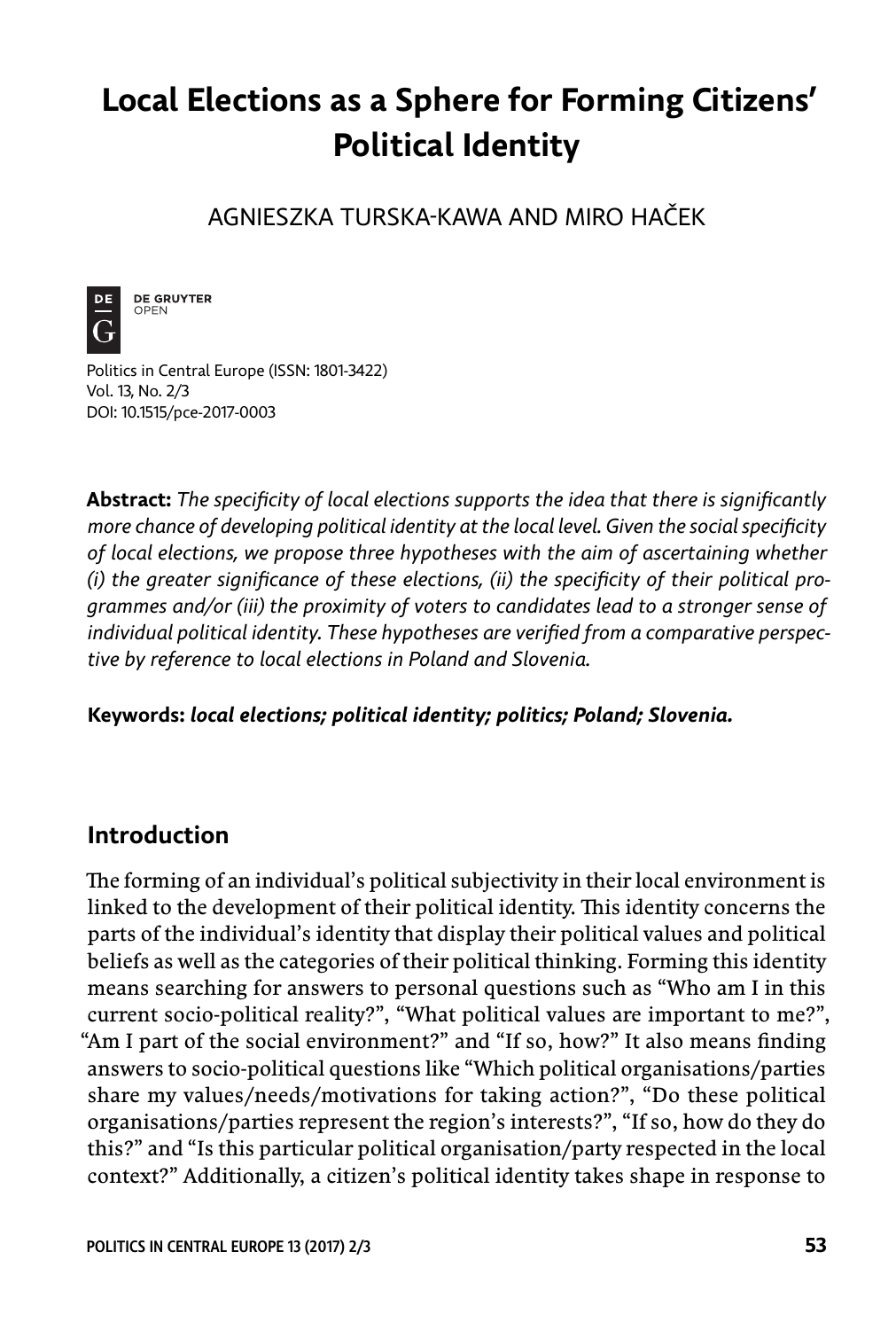questions about their political position: the political values they prefer, their political identifications and beliefs and the categories of their political thinking. Political identity is almost always associated with a group affiliation, showing how membership of a particular group can convey specific political opinions and attitudes. In some conceptions, identity is perceived as a state; it is *something* that an individual or a group has which ensures their coherence and distinguishes them from others. More often, however, identity is understood as a process. This approach allows for and stresses the changeable nature of identity. This does not mean that identities are volatile or unstable. Rather, it is the basis for a dynamic reading that points to the possibility of filling identity with different meanings and symbols and negotiating its content through interactions with other people, groups or the socio -political context. Identity, thus, becomes an effect of choices and different impacts. At its core is the answer to the question "Who am I?", which determines an individual's constancy and the coherence of their behaviour across different situations.

The contemporary social environment is highly labile and diverse, producing often changing demands and contexts in which individuals operate. As well as highly dynamic change, key characteristics of the social context are the variety and variability of options; a focus on short -term temporality; the changing importance of individual and social resources; and the dominance of a prefigurative culture, detraditionalisation and individual identity ("me") over social identity ("we") (Appelt 2005: 541). Social expectations that are constantly being modified and hard to predict produce citizens with a highly individualised identity and a poor sense of group identity. The role of regional communities in these processes is also reflected in identity transformations. Key concerns include the fact that within community networks, location loses its importance and is often illusory (Giddens 1991). Moreover, the rapid pace of change affecting nearly all spheres of human life make it is difficult to find a sense of security in one's environment that would have lasting value and promise a specific future. We must therefore ask whether deliberating on political identity is even worthwhile at a time when the constancy of identity is being questioned and the difficulty of finding stable, crystallised identities has been highlighted at both the individual and group levels. In contemporary politics, it is becoming increasingly hard to find lasting sets of political ideas and values as well as stable entities that represent those ideas and values.

The specificity of local elections seems to support the idea that political identity is significantly more likely to emerge and develop at the local than the national election level, and this forms the main thesis of this article. Given the social specificity of local elections, we also propose three particular hypotheses. The first holds that the greater significance of local elections generates a stronger sense of individual political identity. The significance of these elections is linked, for example, to their social importance and the motivations for taking part in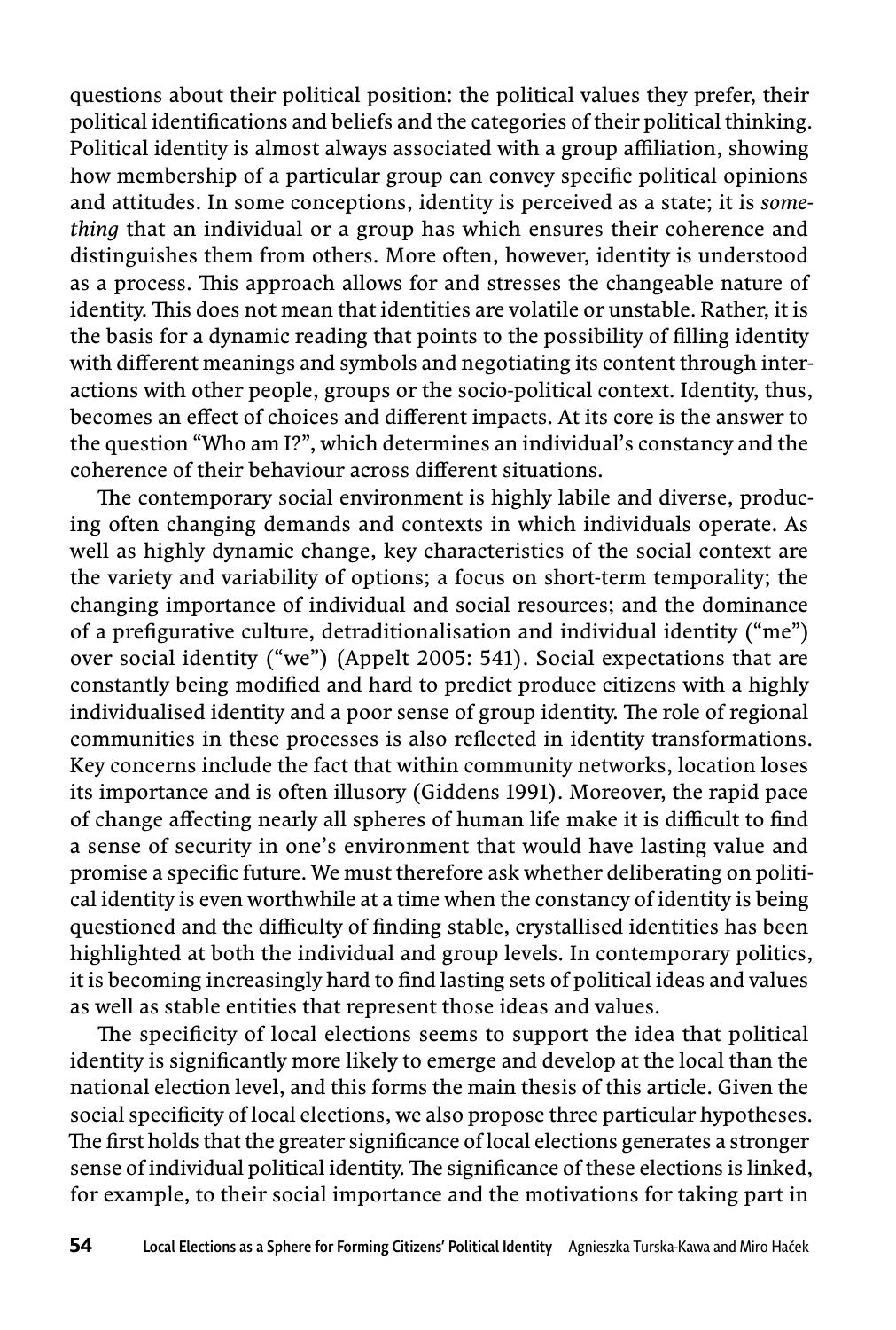them as well as other incentives. In both Poland and Slovenia, local elections are often described as second -order elections, however these contests have recently become more important as the regularity of certain political processes and anti- -political statements points to their role in forming voters' political identities. The second hypothesis states that the use of concrete political programmes leads to a more robust sense of individual political identity. Political messages based on hard -to -grasp values with which citizens only identify momentarily will only motivate them incidentally. In contrast, messages that raise issues that matter directly to voters, connect to their everyday lives and substantially explore their immediate social environment link the electorate more solidly to the political entity that will be responsible for representing their individual interests. The third hypothesis refers to voters' personal relationships with the politicians running in local elections and holds that the proximity of voters to a candidate generates a stronger sense of individual political identity. At the local level, politicians are on average more independent and less connected to political parties. The proximity and familiarity of candidates may activate a number of psychological mechanisms leading to the denial of content -based discourse.

We set out to verify these hypotheses from a comparative perspective by referring to local elections in both Poland and Slovenia. Poland and Slovenia joined the European Union at the same time in 2004 and have some similarity historically since both were part of the Austro -Hungarian Empire before the First World War, endured the trauma of the long period of communist rule and have been successful in the processes of democratic transition and consolidation. Of course, there are also substantial differences between the two countries, not least of which is the sheer difference in their size, both in terms of population and territory, and their distinct political systems and systems of local government. Nevertheless, Poland and Slovenia share some distinct features in the context of local politics, including the tendency of voters to distrust major political parties and their partiality for "non -political" candidates and lists.

# **Political identity**

Identity encompasses an individual's beliefs, interests, needs, motives, values, way of thinking and criteria for making evaluations. At the core of identity is the answer to the question of who the person is. Within the community with which they identify, the individual also develops a sense of social identity, i.e. a "we" identity formed on the basis of their perceived and experienced similarities with other people. This has some consequences for their sense of community, which emerges through cognitive connections with other people and identifications with their goals, values and principles of conduct (Jarymowicz 2000: 117; Turner 2000: 18). In local elections, messages that invoke a person's regional identity are important, highlighting a specific type of social identity. That identity is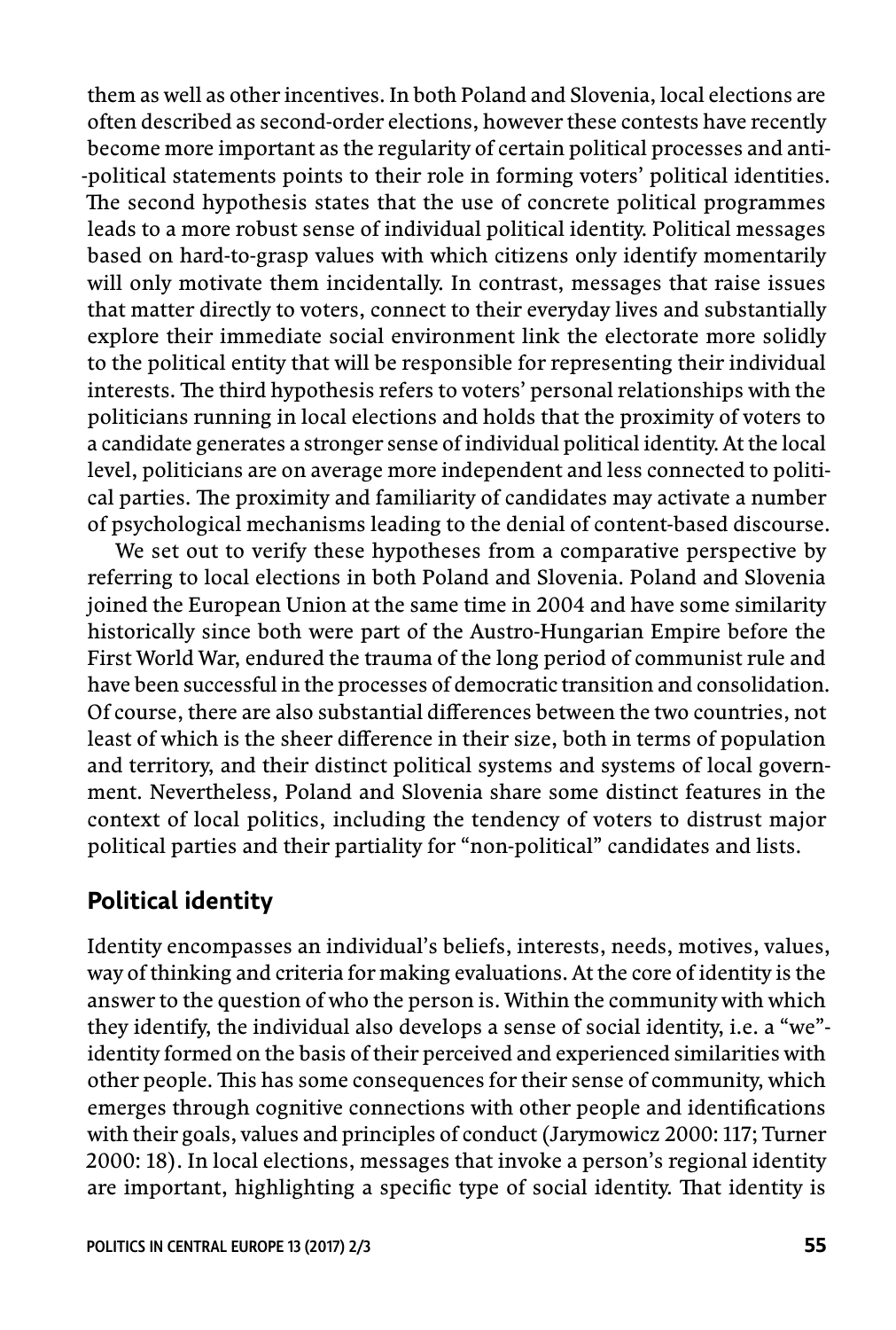also based on regional traditions, i.e. practices that refer to a clearly defined and delimited territory or region (location) and the specific social, cultural (symbolic), economic or even topographic properties that distinguish it from other regions (locations).1 Most often, a fully developed regional identity is associated with pro -social behaviours aimed at maintaining traditions and bonds with the residents of a given place. Where the relationship is strongly emotionally marked, the belief that identity is endangered may lead to aggression or terrorist action, as exemplified in the Balkan conflicts.

According to Henry (2001: 49), political identity originates in certain features in each individual that enable them to develop a group identity. These include the capacity to reflect on issues, to negotiate and to identify oneself as a member of a group with specific goals and preferences. Henry argues that we can define political identity by reference to several factors: (a) the whole system of relations between citizens and institutions, including the behaviours involved, the form of political participation, the criteria for resource -and -cost allocation and how these are actually implemented; (b) the values and (rational and irrational) symbols on which collective narratives and any latent consensus are built and the justifications for allocating risks, costs and benefits; and  $(c)$ a reflexive combination of components (a) and (b). Political identity is, thus, understood in terms of a shared way of acting and thinking among a group of citizens with regard to political institutions and their operation. Mouffe (1992) strongly emphasises ideological elements, arguing that political identity is the effect of community members' internalisation of a political system in the form of concepts, feelings and assessments. Obviously, all this requires an appropriate level of competence and political knowledge, which both above mentioned authors relate to rational action theory. In particular, they assume that citizens should take part and be interested in politics and make decisions after thoroughly thinking over the interests of political entities.

For Markiewicz (2014: 82), political identity can be categorised by way of three models: (a) *hard political identity*, which is seen among the followers of certain political ideologies; this is fundamentalist in nature and involves self- -identification through fighting and confrontations with others about particular ideas and values; (b) *programmed political identity*, which is typical among certain active politicians; this is the result of a party programme and need not be reflected in the politician's self-definition since they are only (re)presenting the programme publicly; and (c) *soft/blurred political identity*, which is typical of most citizens; this describes the occasional identity of someone who takes an interest in politics from time to time, particularly when making political decisions in referenda or elections; citizens usually choose their political orientation based on emotions and others' opinions.

<sup>1</sup> Defined in this way, regional identity is also a specific kind of cultural identity (Szczepański – Sliz 2010: 15-19).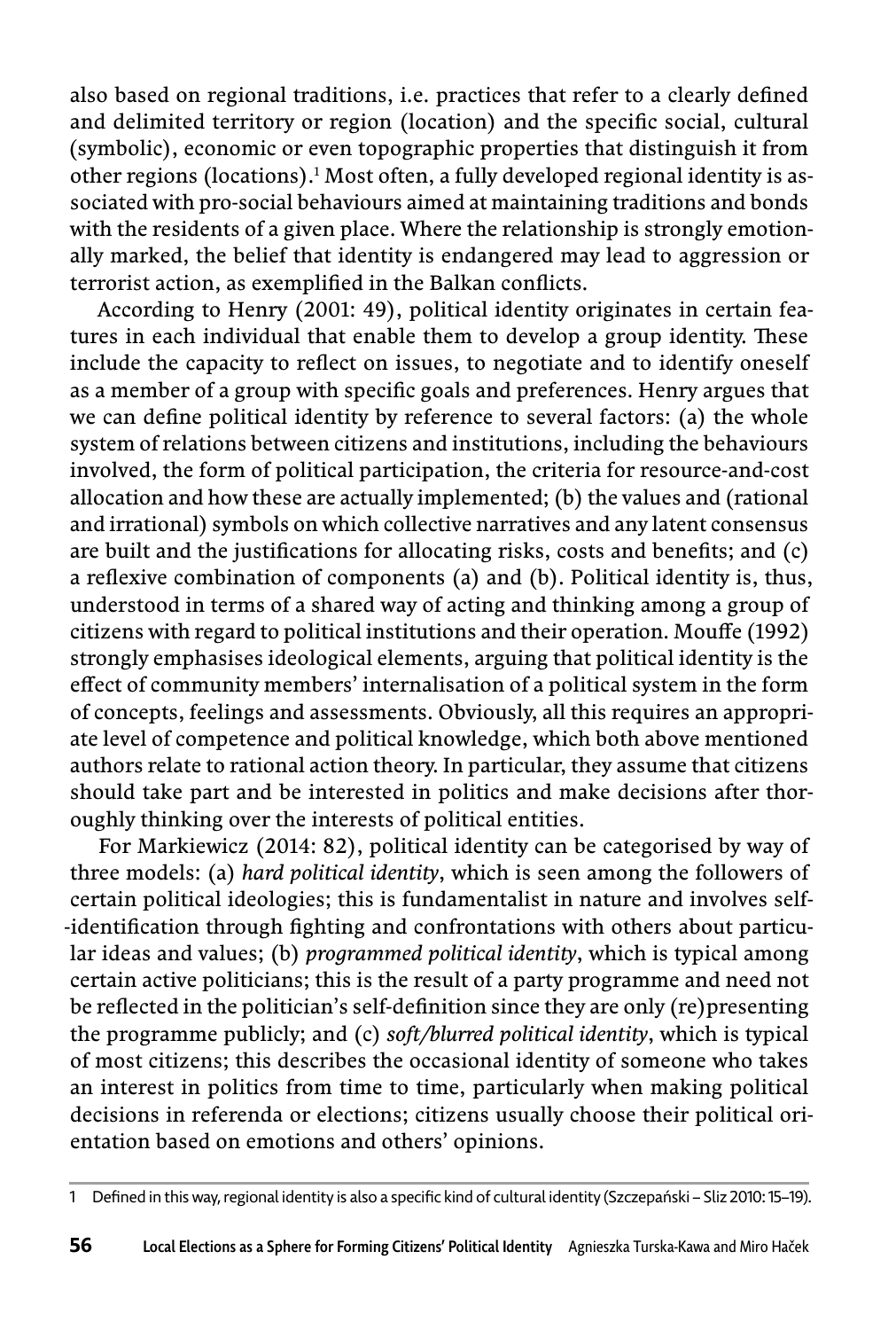### The social specificity of local elections

Elections at the local level have a number of distinct features from a social point of view. On many understandings, these elections are of secondary importance. Reif and Schmitt (1980: 6–11) argue, for example, that there are at least two distinct planes of electoral exploration. The first describes nationwide (presidential and parliamentary) elections, which have a higher status given their systemic and social significance. The second plane covers second-order elections, including local and European Parliament elections. We can detect two determinants of this situation: (1) voter apathy that may be due, for example, to the holding of an excessive number of elections in a short time; as a result, these contests may undercut one another's importance and cause electoral passivity and (2) growing political polarisation that may be caused bycampaign topics that are disconnected from the party mainstream or by the engagement in political games, e.g. attempt to focus on petty issues in order to weaken other candidates rather than pursuing real political action (Drachman – Langran 2008: 134).

As Reif and Schmitt (1980) point out, second-order elections are influenced by primary elections. After a primary election, voters may, for example, have the opportunity to demonstrate their dissatisfaction in a second -order election. As Reif and Schmitt emphasise, in second -order elections, voters vote with their hearts far more often than they do with their heads. The "heart" is, however, subject to various emotions and moods that may increase voter volatility and prevent the crystallising of political identities.

Local elections provide a weaker mechanism for strategic voting, which is more important in national elections. Citizens' motivations for allocating their votes are, thus, different in these two systems. Significantly, in local elections, it is more important to stress regional affiliations than party preferences. To understand how an individual develops attachments and identifications with a given place, we need to consider the two psychological processes that underpin this relationship and make it stable over time. The first of these is the need to belong, which relates to needing to belong and be accepted by a particular group. A rewarding sense of one's group affiliation is a significant element of the social bond; Turowski (1995: 22) describes this in terms of group awareness, collective awareness and a sense of connection or solidarity. The second process concerns social identity, and here location is one of the basic indices. Bretherton and Fogler (1999: 26) emphasise that identity results from membership of social groups or the sharing of sets of norms and values among a number of individuals.

The minimal scope for strategic voting in local elections opens up a space for concrete campaign topics. Local politics is a critical sphere since it is about decisions that directly affect a person's life in the place where they live. This means that there is more room for initiating conversion in local elections. If the community's interests are to inspire individuals to act politically, then they must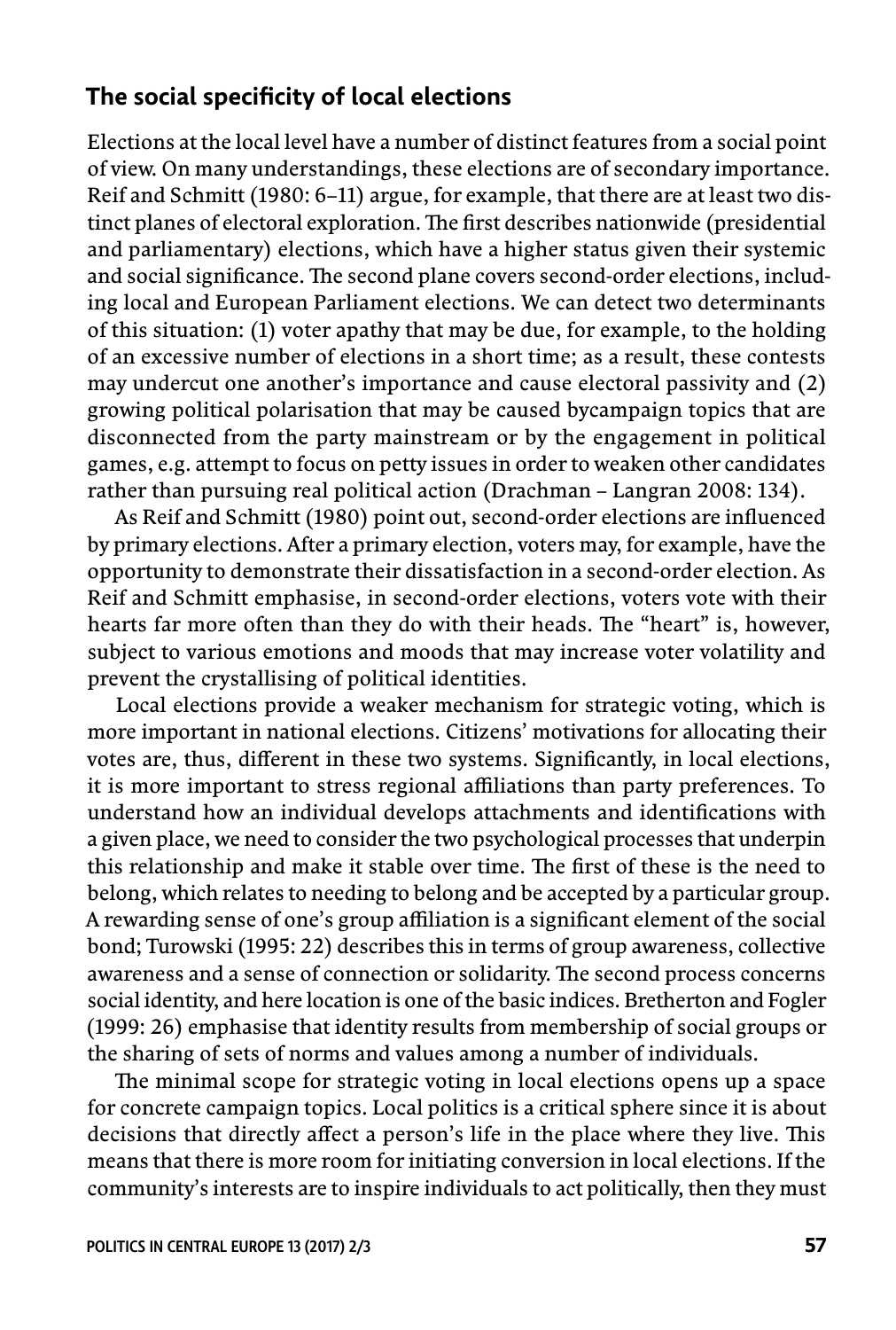become part of that person's subjective interests. Once the collective interest transforms into someone's subjective interest, they begin to attach more value to political action and the achievement of political goals tied to both subjective and collective interests. In an analysis of other studies, Skarżyńska (2002: 42–37) points out that the common interests of a community may become a subjective concern if the problem involves a small area (e.g. an immediate neighbourhood), is resolved in a specific time and is well defined. It is certainly easier for local authorities to apply this approach since their sphere of action reflects the immediate interests of individuals: their streets and playgrounds, their schools and parks. Topics raised at the national level are more general and distant from voters, and the effects of fulfilling electoral promises often only come years later. The problems raised in local campaigns tend to be significantly more concrete and closer to citizens' lives. What is more, this closeness means that voters have greater knowledge of these topics which they can then apply in their decision-making processes. If they identify with an issue, they can engage with the campaign by discussing matters with other residents, following election events and meeting with candidates. Based on the principle of reciprocity (Cialdini 2006), this engagement tends to lead to active participation in elections.

Being close to the issues can also help activate accountability mechanisms, which contribute substantially to electoral volatility. When the issues in elections are practical concerns that directly affect citizens' lives, voting can be tied clearly to the punishment or reward of particular entities, which is an integral element of retrospective voting. Because of the clear statement of specific promises during the campaign, it is significantly easier to assess the effectiveness of a candidate's actions as they are being carried out. The legitimacy of retrospective voting is often questioned on the basis that some skill is needed to assess an individual's situation at the micro -social level and the state of the national economy at the macro-social level. This theory assumes that citizens are able to assess the effects of authorities' actions retrospectively and then use that knowledge to decide how they will provide support (Turska -Kawa 2015: 238). This process appears to be far easier for voters at the local and regional levels. The issues are closer to their lives and more likely to be topical in the public domain, which will lead to some discussion about how election promises are being kept. When citizens make decisions without having deeper knowledge of a subject, they tend to base their reasoning on cognitive heuristics. This is a temporary source of support that is usually based solely on patterns that allow them to make a quick decision at little expense.<sup>2</sup>

<sup>2</sup> There are three kinds of cognitive heuristics: availability (assuming that an event that comes readily to mind is highly probable), representativeness (comparing the situation to a typical scenario) and anchoring (applying opinions already heard from others to form one's views on a matter).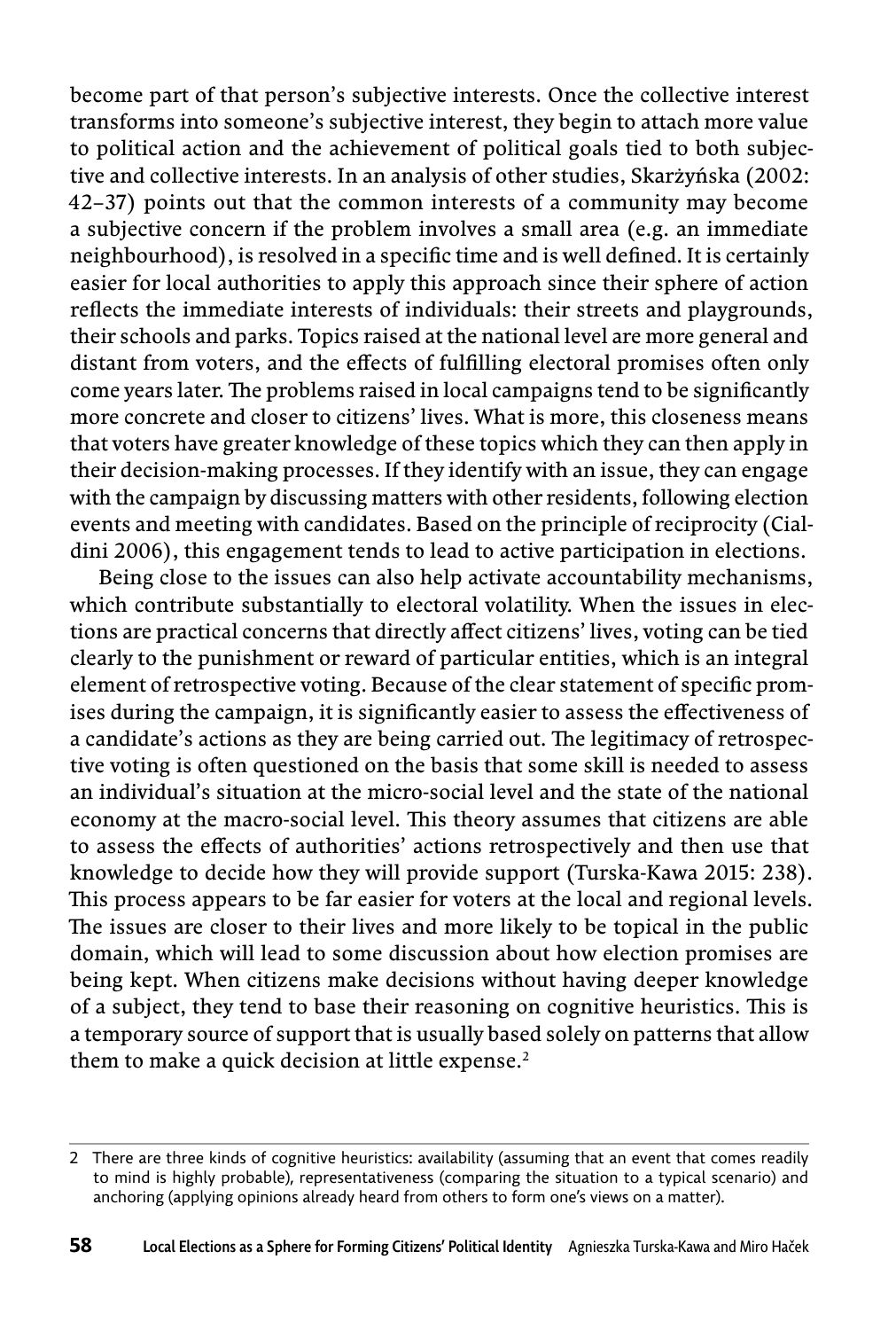At the local level, voters are significantly closer to candidates, which leads to special motivations in elections. Both willingness to vote and vote allocation may be effects of the frequency of contact; in other words, the more often we meet a person, the more likely it is that we will have sympathy for them. These effects have greater weight when candidates are from our own neighbourhood, local community or professional circle. Depending on the specific problem, the impact may be temporary or lead to the replacement of substantive discourse with psychological closeness. What supports these relationships occurring at the local level, however, is the fact that party candidates often run as independents or as representatives of local or regional entities in local elections. Indeed, given some of the arguments raised above – the lower level of politicisation of local elections and the minimal scope for strategic voting and special identity- -based motives – non -party candidates stand a better chance in these elections. The result is that they diverge from the party mainstream and discuss problems that are close to residents' lives. In departing from ideological issues and replacing them with practical concerns that are specific to the local community, they are, thus, responding to the various determinants of voter behaviour at the local level.

# The case of Poland: greater significance and less politicisation

The year 1989 saw a transition within Poland from the party-based nomination to the free election of state authorities, one of the most important transformations of the Polish political arena (Zieliński 1996: 32). In the era of the People's Republic of Poland (1952 –1989), voters did not have a real choice when it came to supporting candidates; they could only choose between those who had already been approved by communist authorities. The regaining of basic political liberties, especially freedom of political expression and the right to political association (Antoszewski 2006: 77), allowed for the emergence of entities that could foster stable political identities in citizens based on their values. In this section, we set out to verify this study's hypotheses for Polish local elections.

#### *Significance of local elections*

As has been pointed out, local elections are usually understood as less systemically and socially significant than national elections. In Poland, however, the classification of local elections as secondary is not so obvious given a growing body of work that shows that these elections are highly important. Research by Wojtasik (2010) has proven that the concept of second -order elections cannot be applied easily to Polish local elections. Reports by the Public Opinion Research Center (CBOS 124 2014) also emphasise that for the last few years, Poles have attached greater importance to local elections than to parliamentary or even presidential elections. In fact, as Marody (2010) argues, while most Poles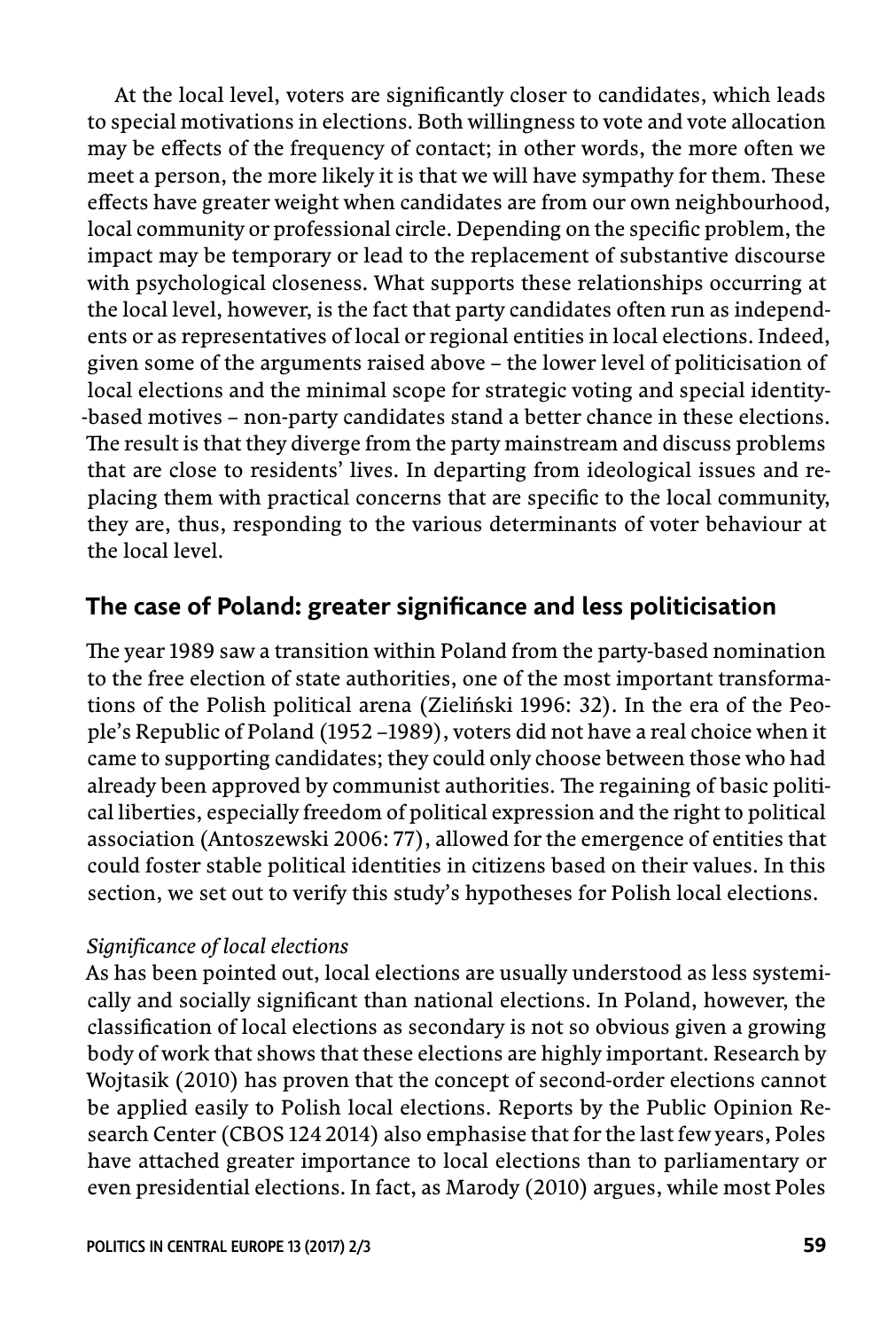remain proud of their nationality, the state is no longer their point of reference and (state) authorities' decisions no longer drive their behaviour. Instead, they focus their loyalty, sympathies and interests elsewhere. These individuals believe that events in their neighbourhoods are important. They do not care so much about who sits in parliament since this is insignificant in their daily lives. They are also not concerned about whether authorities are respectful though, of course, they would prefer them to be efficient. This is clearly reflected in election turnout figures since 1998 which show stable voter turnout with an upward trend at the local level (1998 – 45.4%; 2002 – 44.2%; 2006 – 46%; 2010 – 47.3%; 2014 – 47.2) alongside unstable voter turnout for presidential elections (1990 – 60.6%; 1995 – 64.7%; 2000 – 61.1%; 2005 – 49.7%; 2010 – 54.9%; 2015 – 48.9%) and very low voter turnout for European Parliament elections (2004 – 20.9%; 2009 – 24.5%; 2014 – 23.8%).

It is interesting here to note the characteristics of individuals who consider local elections more important than national or European Parliament elections. A study by Turska -Kawa (2010: 328–347) shows that these individuals exercise their active voting rights more often and use opportunities to participate in decision -making about important issues for the country; they are more often members of certain organisations and show higher levels of motivation -related variables such as dispositional optimism and a sense of self-efficacy. Turska--Kawa's research also considered the variable of "religious practices". In Poland, religious practices play a significant role in people's positive attitudes to voting (see, for example, Marzec 2010 and Turska -Kawa – Wojtasik 2014). A Public Opinion Research Center study (CBOS 124/2014) carried out just before the 2014 local elections confirmed that those who attended mass services and religious meetings were more likely to express an intention to participate in local elections. At the same time, Turska -Kawa (2010) points to an interesting correlation: in her study, the people who engaged in religious practices tended to have lower levels of motivational variables such as dispositional optimism and a sense of self-efficacy. As religious practices are a kind of social activity, we might assume that the individuals who pursue them would have greater motivational resources. Turska -Kawa's work, however, reveals the opposite tendency: presumably, then, religious practices provide external motivation for those who fail to find an internal source.

#### *Content of political messages*

As we have seen, campaign issues raised at the national level are more general and distant from voters and the effects of fulfilling election promises often only occur years later. A Public Opinion Research Center survey (CBOS 66/2017) showed that two -thirds (66%) of Poles agreed that the actions of most political parties were unclear and it was hard to guess what they really wanted to achieve. Most respondents (64%) did not believe that the parties did their best to help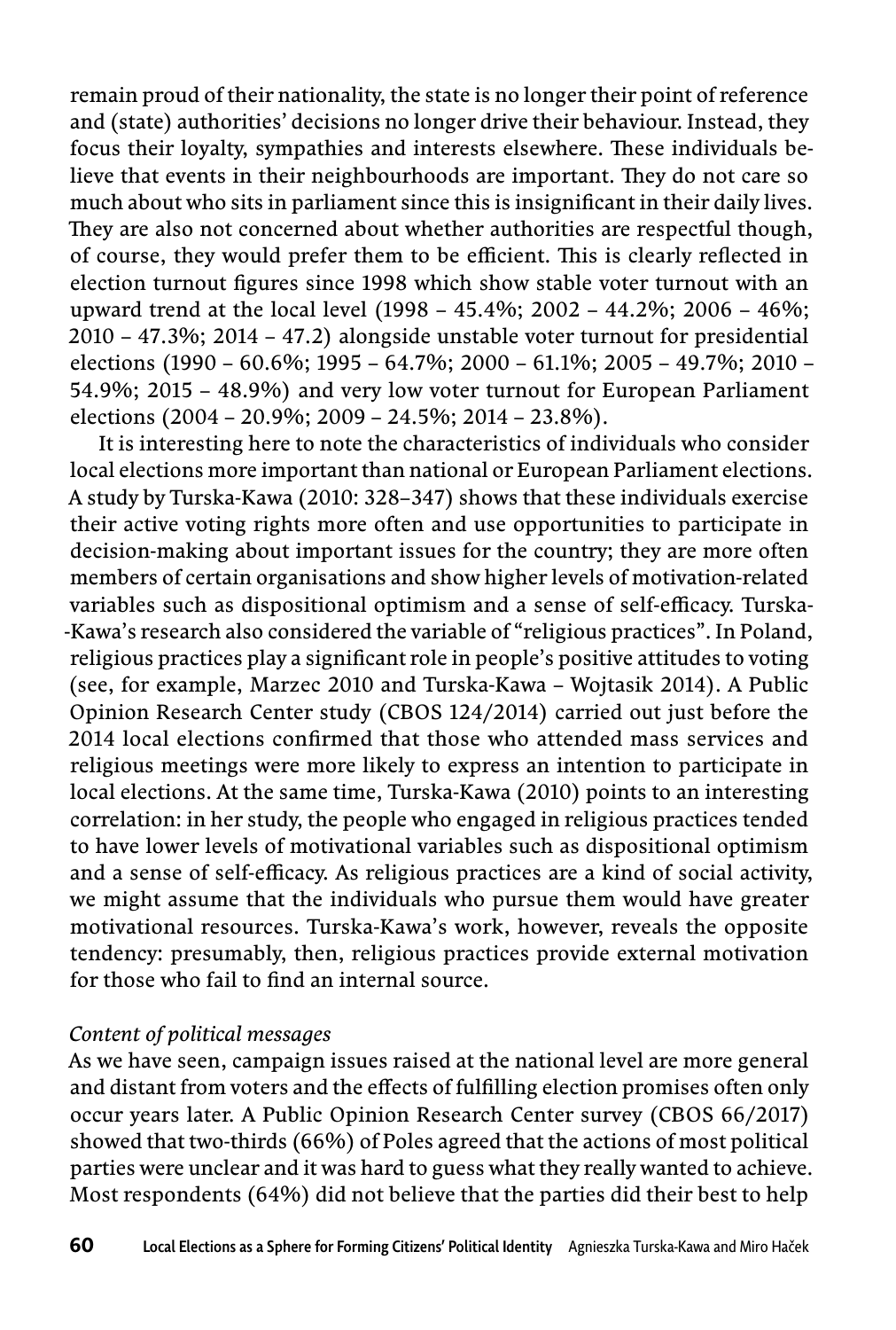ordinary people. In contrast, problems raised in local campaigns are often significantly more concrete and closer to citizens' lives. Furthermore, this closeness means that voters know more about the issues and can apply this knowledge in a decision-making process that requires less political expertise than would be needed for abstract topics. If voters identify with an issue, they can take part in the campaign by discussing matters with other residents, following election events and meeting with candidates.

Local identity is a special issue in Poland. In particular, this identity reflects a choice made more or less consciously by individuals who wish to cultivate and maintain a bond with their locality and community. This, in turn, determines their way of life and a set of psychological attributes that affect their attitudes to everyday matters. Local political groups, thus, focus their activities on issues present in the life of each resident. Developing a sense of belonging is far easier at the local level since many aspects of that identification result from having been born and socialised in a particular area and community. Moreover, stressing local identity as a source of psychological wellbeing may be a panacea for the breakdown of opportunities for social belonging and the difficulties with social embeddedness which are effects of globalisation.

In Poland, bonds with a region are often developed by reference to national identity, as reflected, for instance, in declarations and demands for a desired level of autonomy. Regional identity is older than national identity, and the latter has often been associated with centralisation and the imposing of solutions that are harmful to individual regions but support the exercise of power in some distant capital. Two dimensions of national identity are usually analysed: its continuity and its distinctiveness (Bokszański 2005: 109–110). In Poland, local and regional organisations have applied three basic strategies in connecting their demands with national identity. The first, *regional autonomy* stresses these organisations' absolute identification with the region, as reflected in their efforts to ensure full regional autonomy. The Silesian Autonomy Movement (SAM) epitomises this approach. It is a non -partisan association that tries to combine tradition and modernity, calling for contemporary steps to regain the autonomy that Upper Silesia enjoyed before the war. This is, in fact, highlighted in the association's first legislative goal. SAM has proposed a number of amendments to the Polish Constitution that would establish the autonomy of the regions (i.e. as autonomous provinces with independent laws) through relevant legislation and so protect their cultural heritage. In contrast, the second strategy, *national–regional binarism* points out the sense in belonging to a nation and a regional community at the same time. The Kashubian-Pomeranian Association exemplifies this strategy. It is a socio-cultural organisation for Pomeranians and anyone else who identifies with the organisation's goals. These goals mainly involve promoting a popular initiative for the overall cultural, social and economic development of Pomerania and the cultivation and development of its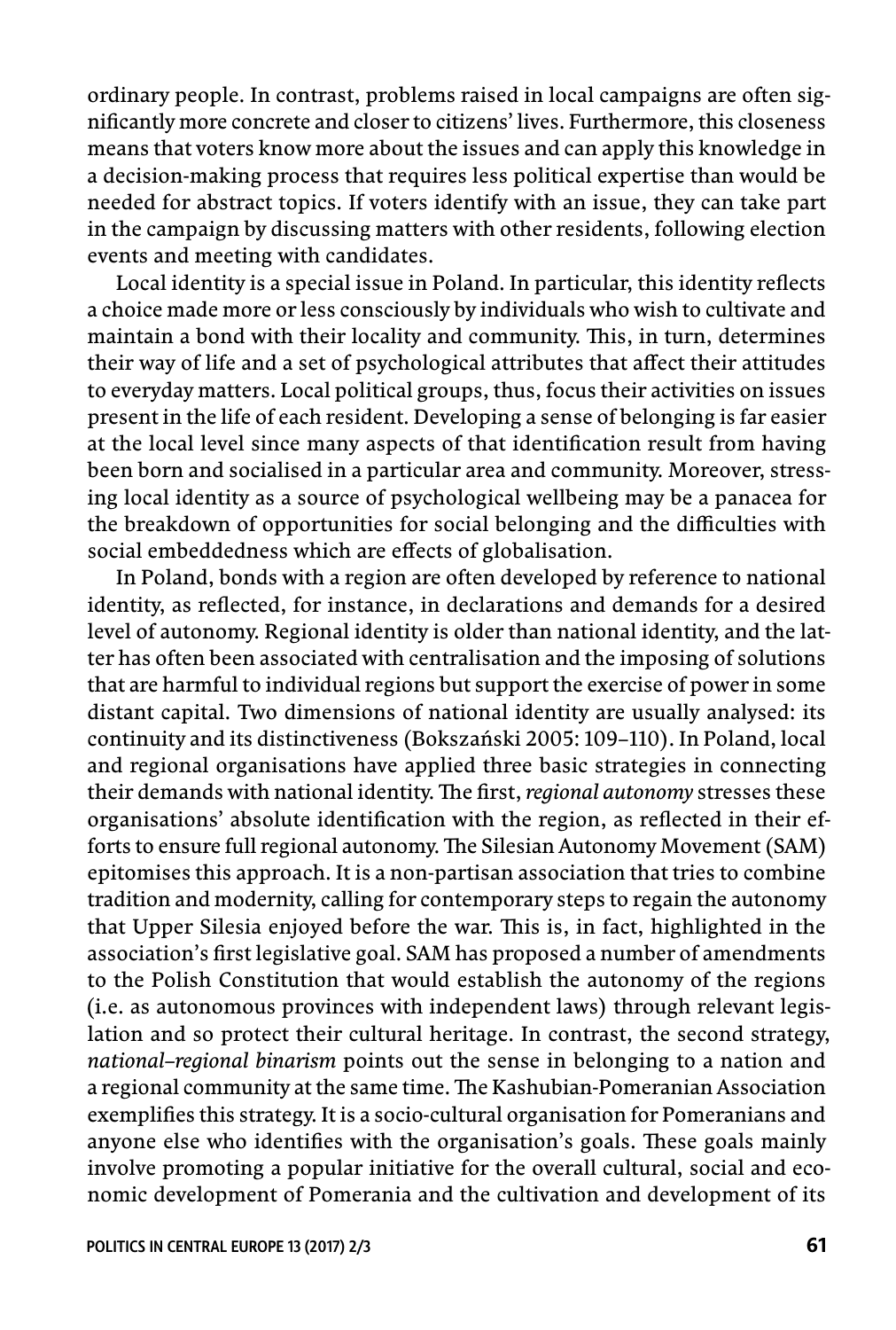cultural specificity. The third strategy, *national dominance*, sees local identity as an aspect of national identity and treats the development of regional culture as a service to the state. This is the approach taken by the Podhale Residents' Society. The latter is one of the oldest and biggest organisations serving both native highlanders and supporters of the region who want to foster what is broadly understood as the culture of the mountain regions while supporting their economic development and helping to protect their natural environment. In this case, however, caring for this region does not mean separatism from the state as a whole; instead, it is a means of developing the nation (Turska -Kawa 2013: 35–51).

#### *Depoliticisation of candidates*

The latest study of the Public Opinion Research Center (CBOS 66/2017) confirms a phenomenon that has been at work in Poland for many years: the very critical attitude of citizens to political parties. Furthermore, a comparison with similar studies carried out six and sixteen years ago shows that this trend is growing rather than declining. The vast majority of respondents  $(91%)$  in the 2017 study believed that political parties were responsible for the conflicts and turmoil in the country. Nearly as many people (87%) agreed that the parties were nothing but cliques of politicians whose only goal was to gain power. Four-fifths (80%) of respondents believed that party members were mainly motivated by personal ambitions. These attitudes are reflected in the levels of trust in leading politicians. A May 2017 survey (CBOS 59/2017) revealed that the mean rates for Polish respondents' trust in politicians were not high. Instead, they fell within a narrow range of  $+1.09$  to  $-1.70$ , where the maximum value  $(+5)$  meant complete trust and the minimum value (–5) meant extreme distrust. Andrzej Duda was listed as the politician most trusted by Polish citizens while Minister of National Defence Antoni Macierewicz was the least trusted.

The consequences of this trend can be seen in a situation that is widespread in local elections in Poland: representatives of political parties run without a party affiliation, that is, as independents or the representatives of local entities. Indeed, as we have noted, this strategy improves their chances of election. Before the most recent local elections in 2014, nearly two -thirds of eligible voters stated that they would prefer to vote for candidates who were unrelated to any party in the municipal or commune council elections. The inclusion of a party endorsement in pre-election statements was only a significant factor for slightly over one-sixth of respondents (CBOS, 124/2014). These statements tend to depoliticise local elections. Furthermore, support for candidates unattached to any political entity has been increasing in each successive election (2006 – 50%; 2010 – 52%; 2014 – 65%). This pattern is even clearer in the case of the election of commune heads and town mayors. Before the 2014 local elections, two -thirds (67%) of eligible voters expressed a preference for independent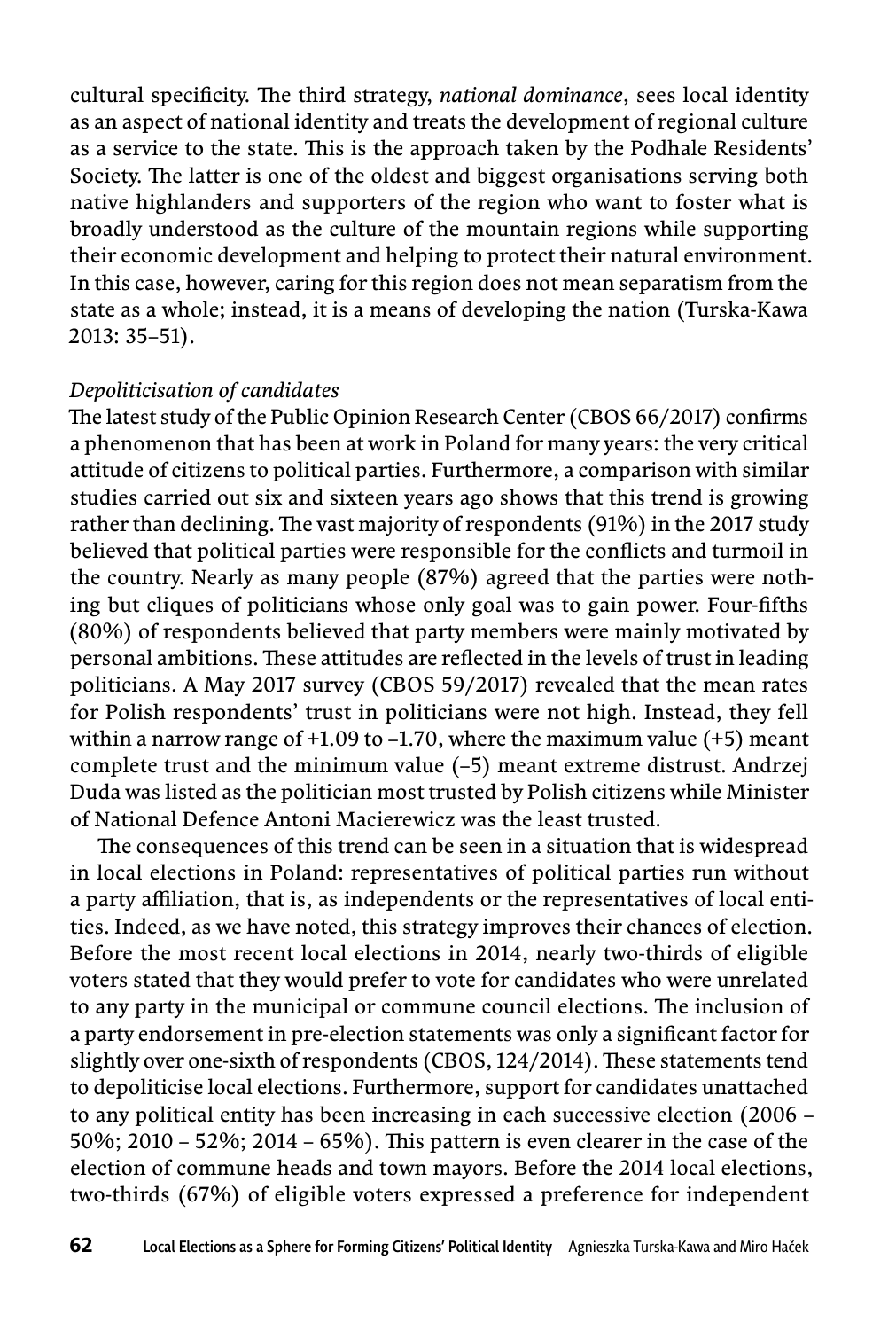candidates; this was an increase of almost twenty percentage points from the result in 2010 (48%).

In higher-level (regional) contests, the preference for specific candidates is replaced by a focus on ideological positioning and the selection of candidates who represent the voter's most preferred party. In Poland, this trend is clear from the difference between the results of commune elections (usually won by independent candidates) and regional council elections in the provinces (where political party representatives tend to win) (Wojtasik 2013: 212–213). Where independent candidates dominate, this tends to reflect a focus in their programmes on voters' real interests and the popularity of these candidates in their local communities.

Citizens' critical position on political parties can also be seen in the drivers of voting decisions at the local level. In these elections, stressing a candidate's connection with the residential area is more important than any party references. In some of these places, local identities have been deeply embedded, having been institutionalised via movements and associations that connect local people permanently and not just during elections; in these cases, elections tend to reflect the stable support of voters for their representatives. The organisations in question create common goals and focus their members' attention on ideas and plans that are important to them because of their place of residence. When nominating candidates for elections, these groups often base their programmes on official lists of their current activities.

In places where a strong local identity has not yet been formed, elections are open to candidates who have more or less gained popularity based on their short -term achievements and rise to power through various roles and positions. Social support is more contingent and connected with current affairs coverage, the electoral campaign and candidates' ambitions. Voting behaviours are less the consequence of relatively stable values and needs, leading to volatility in terms of voter activity/passivity and voting preferences. In Poland, local identities are significantly less established in western regions of the country where returnees settled after the Second World War. In those areas, people tend to turn to political parties. In eastern regions, where residence can be traced back over generations, local identities are stronger and support for candidates from local movements and associations is significantly higher.

## **The case of Slovenia: local elections and the rise of "anti- politics"**

Political parties first appeared in Slovenia in the second half of the 19th century and were mainly representative of two large (clerical and liberal) blocs and one minor (socialist) group. Such parties disappeared before the Second World War II and were even prohibited in the post-war period (Lukšič 2001: 37). There are only two identifiable periods in Slovenian history during which partisanship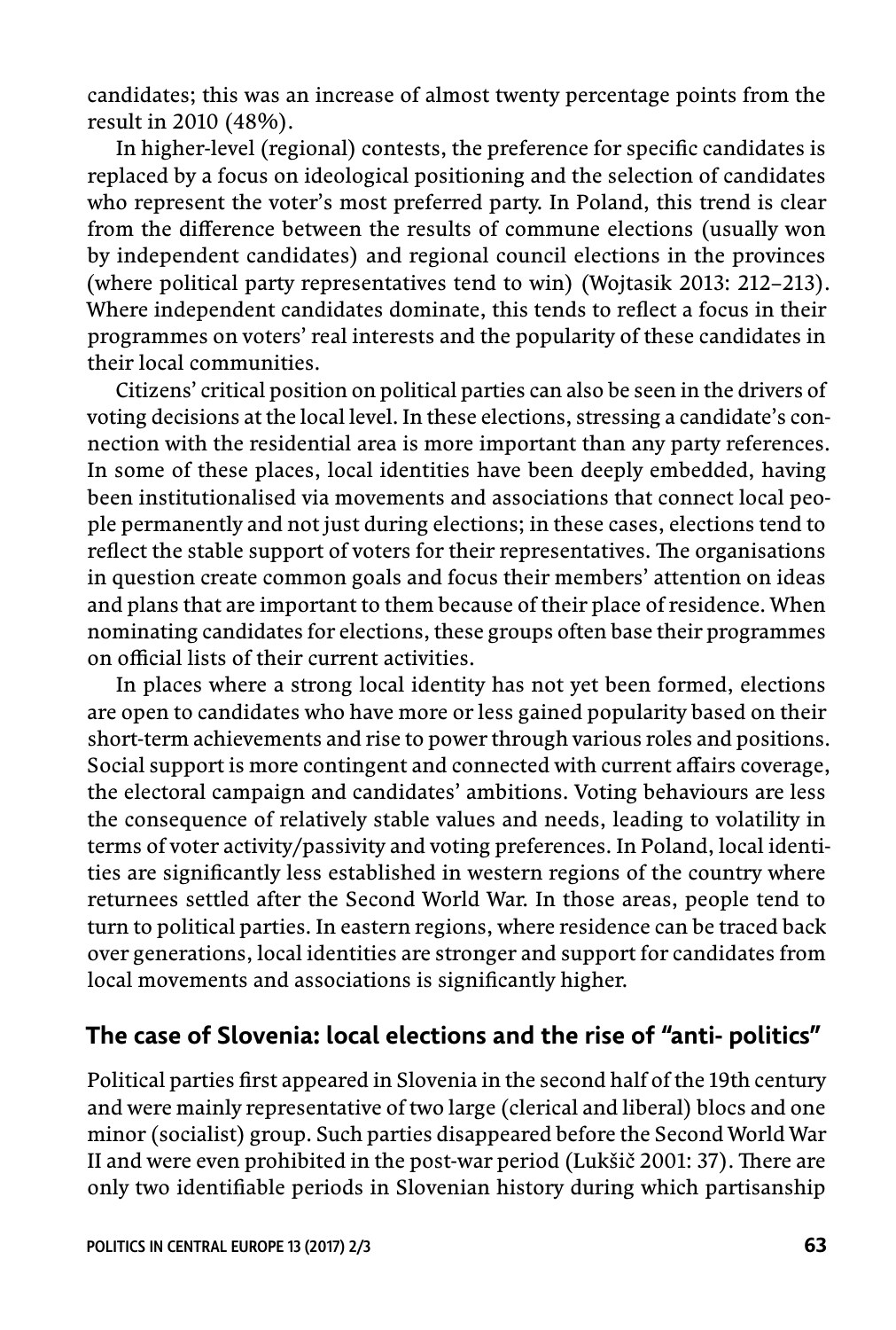has flourished: the early 1920s and the early 1990s (Lukšič 1994: 23). At the same time, an anti-party trend has been noted as a recent phenomenon in contemporary democracies around the world (Bale and Roberts 2002: 1).

It was only in the late 1980s and early 1990s that political parties were revived in Slovenia with the democratisation of political life, culminating in the first post-war democratic elections in the spring of 1990. The era of modern partisanship, thus, began in the early nineties. The end of the 1980s saw the formation of new political parties; at the same time, the old socio -political organisations, which had until then enjoyed a guaranteed monopoly as the organisers and leaders of all political interests and activities, were transformed into new political parties (Krašovec 2000: 23). At first, parties were based on the protection of the interests of specific social groups (through parties of peasants, intellectuals, pensioners, craftsmen, workers and so on) and they only later expanded their profiles to become political parties as we know them today (Lukšič 2001: 38).

During the years when Slovenia was seeking its independence, the newly established parties were primarily a vehicle for mass protest against the former regime and a means of striving for a more sovereign status for Slovenia. As such, they lacked more precisely articulated programmes covering the most important spheres of life. The consequence of this was a low level of ideological distinctiveness since the newly established political parties, though exhibiting great ideological differences, shared a single goal in whose name they were prepared to put aside their differences for some time (Krašovec 2000: 24). The Slovenian Constitution expresses relatively strong resistance to party politics and only mentions political parties in a negative context (Lukšič 1994: 26). Article 42 states that membership of political parties is forbidden to professional members of the police and armed forces. The Constitution takes a consistently liberal and anti -partisan position, including one article that states that members of parliament are representatives of the nation and "not obliged to follow any directions". The drafters of the Constitution clearly realised that political parties existed and parliament would always be a partisan institution but they did not recognise the natural right of those parties to be included in the Constitution (Lukšič 1994: 27). Moreover, the apogee of Slovenians' distrust of parties is the corporatist body known as the National Council (*Državni svet*). This body was supposed to remain beyond the influence of any political parties with candidates to be chosen by associations, social organisations, unions, professional chambers and universities, that is, by non -partisan organisations. Even so, half of its members, or twenty -two representatives, are individuals with local interests who are elected to the National Council each term and their names appear on party lists. As such, we cannot say that this body's operations are absolutely non -partisan. Nevertheless, the National Council, like the President of the Republic, remains an entity warranting support and protection under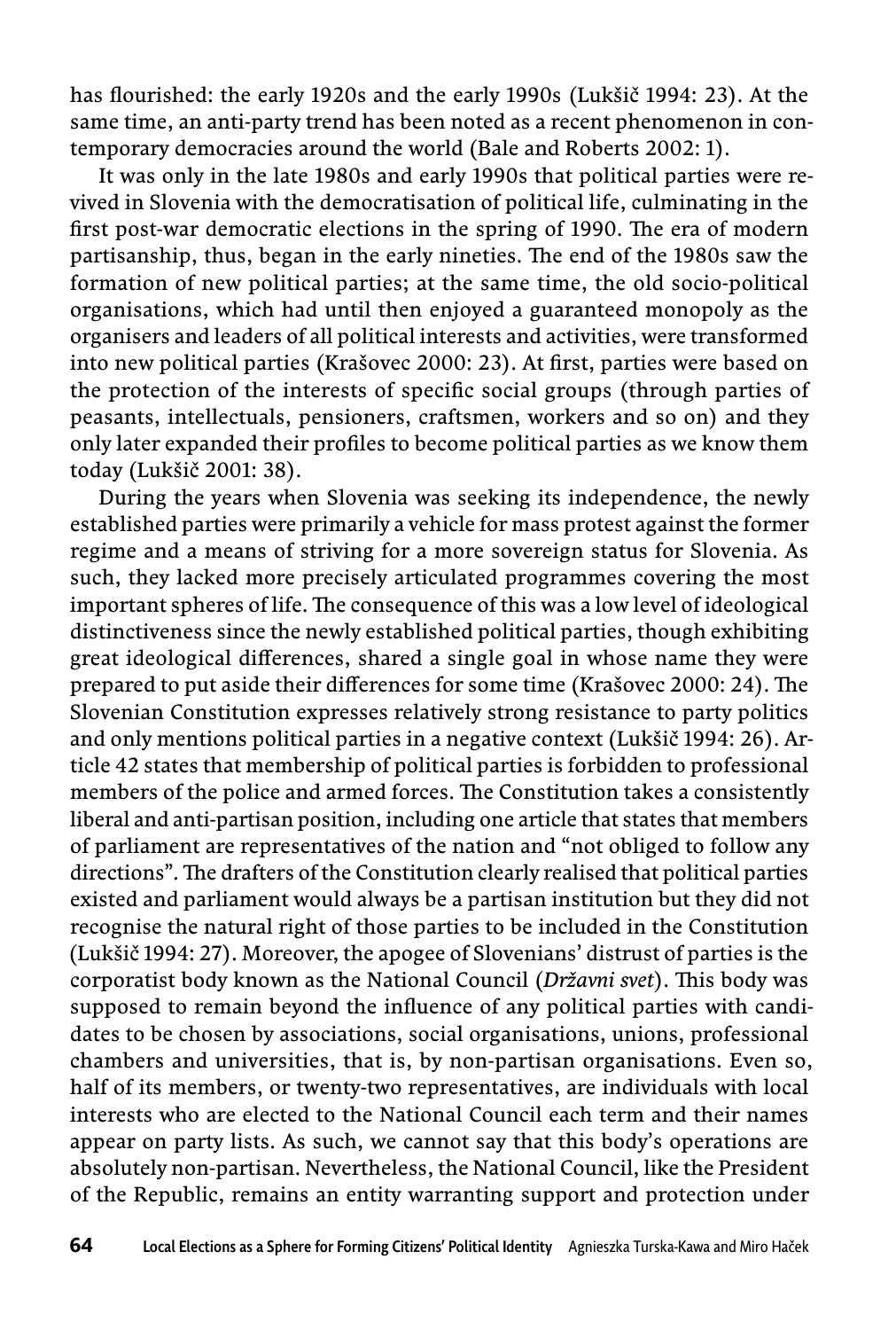the Constitution if the latter is to prevent the parties' complete domination of Slovenian politics (Lukšič 1994: 28).

Krašovec (2000:26) states that a common problem for Slovenian political parties is their lack of structural connections to society, as can be seen from the public's negative responses to them. Although the Slovenian public strongly supported the pluralisation of political parties back in the early 1990s and communicated this position in some way through the 1990 plebiscite, trust in these parties began to decline significantly soon after the establishment of the multi-party system. Since 1991, the level of trust has plummeted; in 1991, 12.1% of voters had a high or moderate level of trust in political parties; in 1995, this description only applied to 4.5% of voters (Krašovec 2000: 26). If we compare these data with the most recent figures (SJM 2015), we see that the percentage of respondents who trust political parties has been in constant decline (slipping most recently to 2.7%) while the share of those expressing total distrust in political parties (68%) has been rising.

To some degree, distrust in political parties can be traced to the installation of parliamentary processes in Slovenia. After so many years of a single -party system, citizens are still not ready to accept parliamentary debates that publicly expose social controversies. Unfortunately, these controversies have not been interpreted in a spirit of democratic debate among dissenting opinions but as rows, and, hence, a view has emerged that parliament is an unnecessary institution while political parties are quarrelsome entities. It is this open display of differing interests, a situation otherwise typical in a developed parliamentary democracy, which has earned political parties a bad name. At the same time, political elites have also contributed their fair share to this situation, having insisted that any non -acceptance or dissent from their standpoints represents a personal assault and not part of the political debate. Indeed, the lack of trust in political parties can be seen as a consequence of the visibly egoistic and ideologically burdened activities of the political elites (Fink -Hafner 1997: 152).

In contrast, non -partisan candidates and lists have seen increased success, and in the following section, we outline this trend and the resulting demise of political parties in local politics. At the same time, we provide a more detailed analysis of the results of five subsequent local elections, with an emphasis on the (growing) success of non -partisan candidates and lists.

*The rise of non -partisan players and the demise of political parties: local elections* Of the major differences that exist between national (parliamentary) and local elections in Slovenia, the most crucial concern the candidacy options of non- -partisan entities and lists and these candidates' actual chances of being elected. The electoral system that is used for parliamentary elections favours established political parties. From the empirical evidence collected for all seven parliamentary elections carried out so far, it is clear that non -partisan candidates and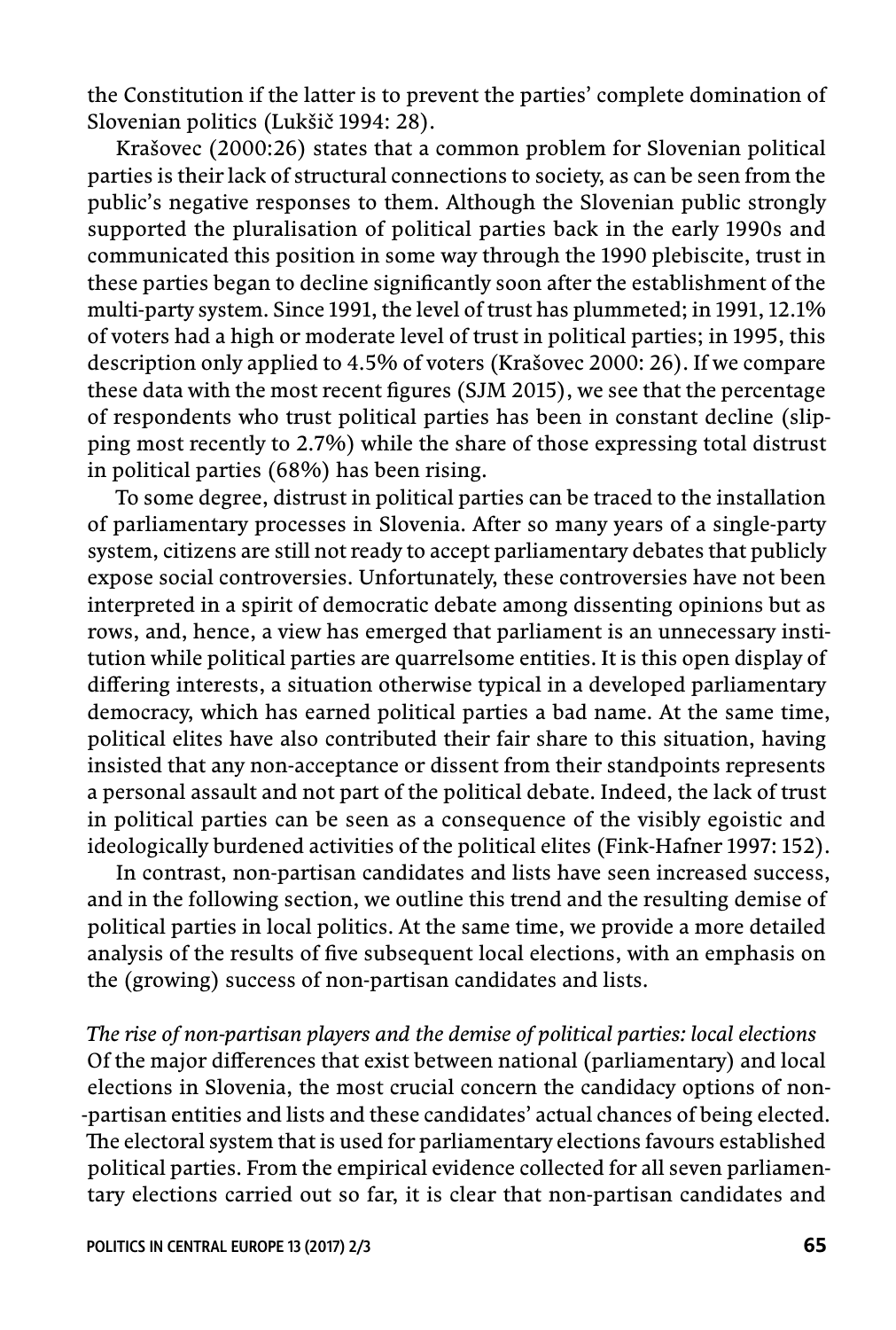those on non-partisan lists have somewhere between zero and a slim chance of being elected. Since the country's attainment of independence in 1991, no non -partisan candidate has even come close to being elected to the National Assembly and, in addition, the number of these candidates has always been very small. Since 2008, there have, in fact, been no non -partisan candidates whatsoever (Haček et al. 2017: 201).

In contrast, the situation is quite different at the local level of government. In its mayoral elections, Slovenia applies a two -round absolute majority electoral system<sup>3</sup> while in municipal council elections, both one-round relative majority and proportional representation systems are used depending on the size of the municipality (Kukovič – Brezovšek 2016: 76).4

We will focus our analysis on mayoral elections for which candidates may be nominated by either (registered) political parties or groups of voters. Non- -partisan candidates may only run with the support of a group of voters, and the minimum size of this group depends on the size of the municipality where the candidature is lodged.<sup>5</sup> This allows non-partisans to realise their candidate eligibility in a relatively undemanding way. Empirical data concerning local elections since 1994 strongly confirm this view: non-partisan candidates have been convincing winners of the last three mayoral elections with at least one non -partisan candidate running for mayor in the majority of municipalities. The number of non-partisans elected to mayor has risen sharply since 1998. Since the local elections in that year, most municipalities have had a mayor who was not nominated by a political party. Forty -three non -partisan mayors were elected in the 1998 local elections (across 192 municipalities). The figure was fifty-nine in the 2002 local elections (across 193 municipalities), sixty-six in the 2006 local elections (across 210 municipalities), seventy in the 2010 local elections (across 210 municipalities) and 115 in the 2014 local elections (across 212 municipalities).

Non -partisan candidates and lists have only been slightly less successful in municipal council elections. Here we may observe a significant difference between small municipalities (which use a one -round relative majority electoral

<sup>3</sup> A candidate is elected mayor if they receive the majority of the votes. If no candidate achieves this majority, a second-round election is held between the two candidates who won the most votes. If several candidates receive the same number of votes, the second -round election candidates are selected by lot. The two chosen candidates are listed on the ballot according to the number of votes they received in the first-round election. If they received the same number of votes, the ballot order is determined by lot.

<sup>4</sup> If a municipal council has between seven and eleven (incl.) councillors, its members are chosen via a one -round relative majority voting system. If the council has twelve or more councillors, the members are chosen via a proportional representation electoral system involving the use of preferential voting (Local Elections Act, Article 9).

<sup>5</sup> When a candidate for mayor is proposed by a group of voters, they need to obtain supporting signatures from at least 2% of all voters that participated at the last local election; there must be no fewer than fifteen and no more than 2,500 signatures (Local Elections Act, Article 106).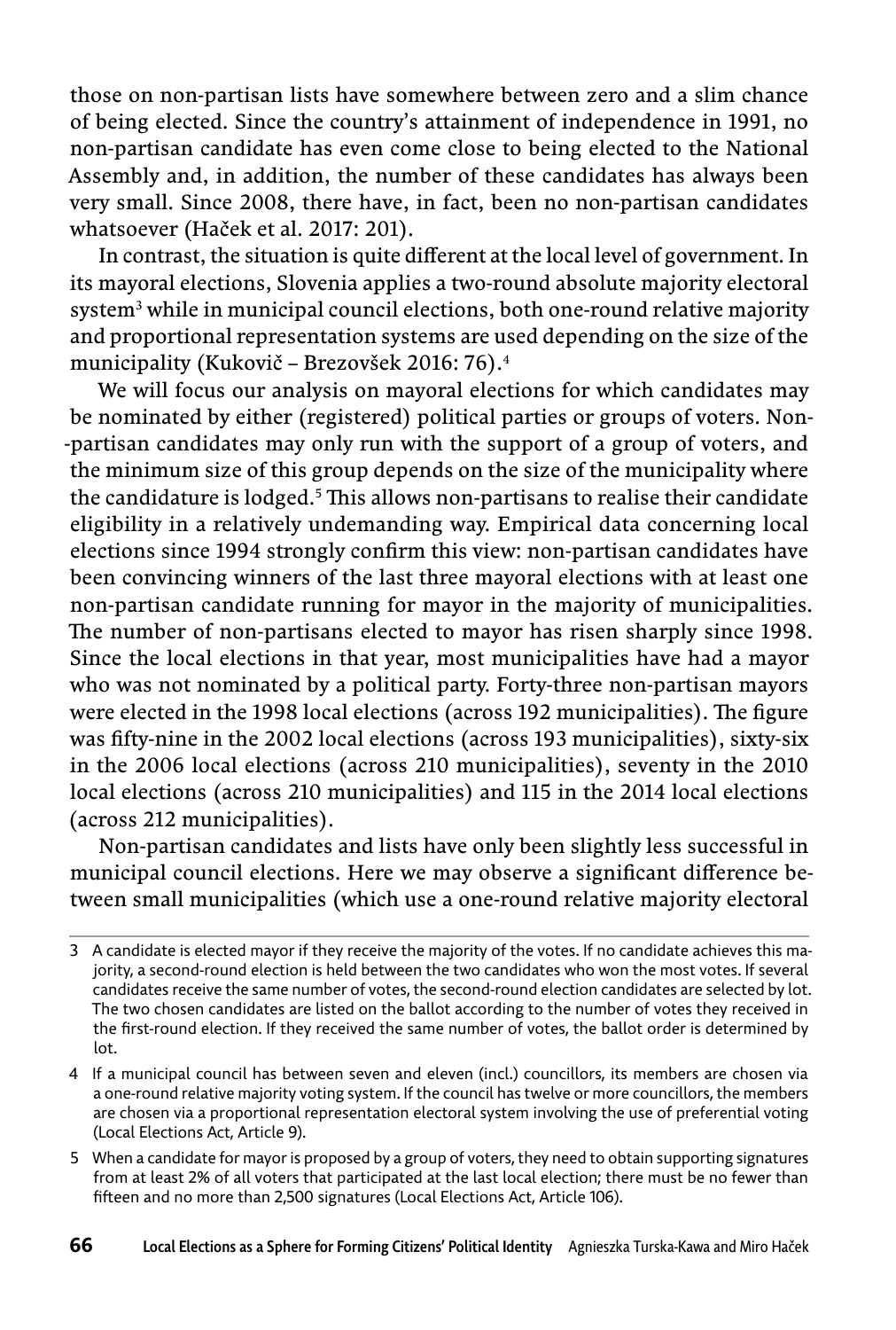system) and medium -sized and larger municipalities (where a proportional representation system with preferential voting is used). A non -partisan candidate or list may be proposed by a group of voters permanently residing in the relevant election district. This group must collect supporting signatures from at least 1% of all voters that participated at the last local election, provided that no fewer than fifteen and no more than 1,000 signatures are submitted (Local Elections Act, Articles 54 and 68). The results show that non-party candidates and lists are also an overwhelmingly important political force in municipal council elections. In the most recent local elections, non -party candidates and lists accounted for 29.2% of all votes cast while the most successful political party (the Slovenian Democratic Party) received 14.3% of votes. In fact, the success of non-partisan candidates and lists has been growing since the first local elections in 1994<sup>6</sup>

#### *Why are non -party candidates and lists successful?*

When revisiting the local elections held to date in Slovenia, the question that inevitably arises is why non -partisan candidates and lists are enjoying increased success. Drawing on ongoing debates and empirical research, we can suggest at least three reasons for the relative success of non -partisan candidates and lists at the local level.7

First, at the national level, non-partisan candidates have had literally no chance of being elected to parliament given the existing electoral system with its explicit stress on the role of political parties. As such, the only viable way for them to realise their passive suffrage has been to stand as candidates in local elections (Kukovič 2016: 214). Second, we can detect a strong tradition of non -partisanship in Slovenia; put otherwise, Slovenian political parties have always attracted some sort of distrust or criticism (Lukšič 1994), and given the deepening economic and political crisis over the last decade, this negative reactions have reached new heights. Third, local elections are a more suitable venue for non -partisans realising their candidacy rights due to the narrower scope of these contests. Moreover, in local elections, voters opt for candidates who come from the place where they themselves originated and live, and so party

<sup>6</sup> Non -partisan candidates and lists accounted for 22% of votes in the 2010 local elections; in the 2006 local elections, non -partisans received 19.9% of all votes cast. In both these contests, the most successful political party was the Slovenian Democratic Party, which obtained 18.7% of votes in 2010 and 17.3% in 2006.

<sup>7</sup> It should be emphasised that the growing success of non -partisan candidates and lists is not an exclusively Slovenian phenomenon that might be tied to the peculiarities of the Slovenian setting; rather, it is a pattern that has been exposed elsewhere by many authors in their analyses. Writing on Finnish, Swedish and Romanian local elections respectively, Ylönen (2007: 7), Worlund (2007) and Enache (2011) find that voters' support for non-partisan lists has increased several fold in recent decades. Here we should also stress that non-partisan lists have not yet become a major political force in any of these three countries.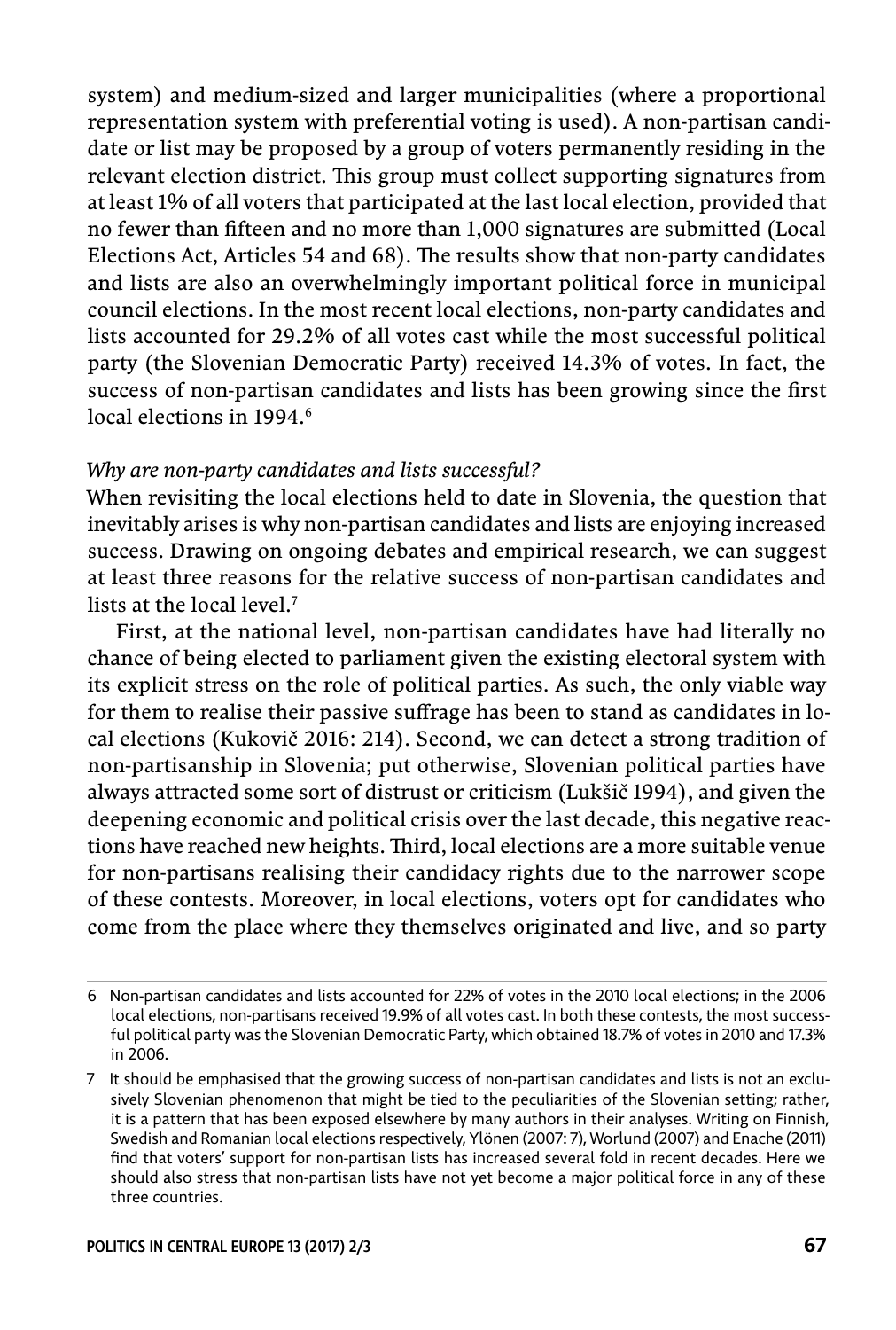allegiances are not as important as they are at the national level. Non -partisan candidates' political programmes tend to be more locally -oriented: they are often narrower, more closely focused on the given locality and less ideological than the programmes put forward by political parties. It is also often the case that voters know candidates personally, especially in very small municipalities. Both the candidacy and election of someone not linked to a party can strengthen local residents' belief that they can actually exercise the right to self-government in their own municipality. In Slovenian local elections, it may, thus, be said that the only true and undisputed winners are the voters, who are showing over and over at the ballot box that they are dissatisfied with political parties and their management of municipalities.

# **Conclusions**

In the current world, the rapid pace of life and demands for flexibility and mobility are virtually inescapable. In this context, "mobility" can be understood broadly in terms of a readiness to make changes (e.g. to one's way of life or place of residence). Flexibility is the ability to adapt to transitory and constantly changing conditions (Bauman 1998: 14). Change is, thus, one of the fundamental elements of contemporary human life. It requires adaptation and impedes the crystallising of stable identities.

Identity formation is based on a sense of individuality, that is, an understanding of what makes one person (or group) different from others. This identification may also refer back to the elements that remain constant in a dynamically changing reality. Space is not only a place of interaction or a backdrop to events but also an elementary component of identity. Affecting the ontological individuality of the person or community living in a specific area, identity finds legitimacy in the space of the community, with its landmarks and its significant references. This symbolic space strengthens the awareness of territorial belonging, which, in turn, provides the basis for the myths that formally and culturally integrate members of the community. Space is, thus, an integral element of local elections. This was the inspiration for our thesis that it is far easier to influence an individual's political identity in local than in national elections.

The aim of the article has been to verify the statement that local elections develop a person's political identity far more effectively than national elections do. We have also suggested three more specific hypotheses that underpin this study. The first hypothesis states that the greater significance of these elections leads individuals to develop a stronger sense of political identity. Research has shown that elections with greater systemic and social significance are significantly more likely to inspire voters and generate lasting interest and positive emotions (Drachman – Langran 2008; Reiff –Schmitt 1980). Interestingly, analyses from Poland suggest that voters are finding local elections increasingly significant so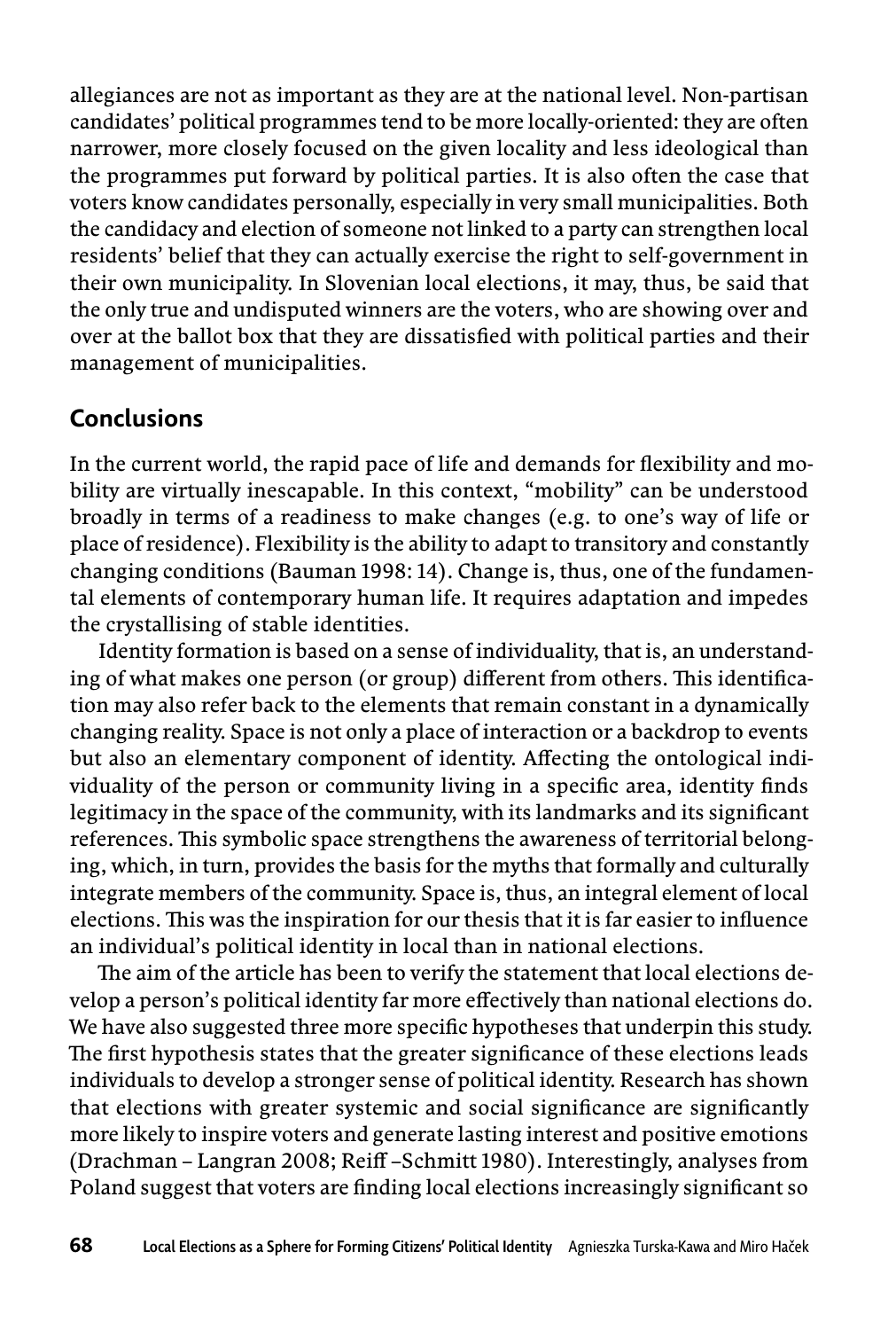the Polish example does not follow the classic model. Furthermore, individuals to whom local elections matter more than other elections have specific resources that are important part of political identity and contribute significantly to democratisation. In Slovenia, voter turnout figures would suggest that the importance of elections is slowly diminishing. Nevertheless, as voter support mounts for so -called non -partisan candidates at the municipal level, the possibility of running for office with a realistic chance of election or at least casting a vote for a non-party candidate has hugely increased the significance of local elections and local politics for voters and voter identity. More and more local non -partisan candidates and non -partisan lists are gaining support and taking over political decision-making at the municipal level. Their success, as reflected in high rates of re-election, is influencing not just the political identities of the general voting pool but party politics at national level as voters channel their local -level experiences into expectations about the national sphere of authority.

Our second hypothesis states that the concrete nature of political programmes leads to the development of a stronger sense of individual political identity. Both the Polish and Slovenian examples show that election programme content at the local level is developed entirely differently to such content at the national level and the studies presented prove that voters actually expect this. Thus, we find that local-level messages make more and more concrete references to voters' immediate environments: the roads they use, their schools and playgrounds, etc. These issues are closer to people's lives and these messages help them engage in decision -making processes since they not only allow them to identify with the problem but also make them feel responsible for the solution. In both countries, local identity is being referred to more and more often in local elections, which is itself an ongoing sign of the human need to belong.

The third hypothesis concerns the relationship between voters and the politicians running for office and it holds that proximity between voters and candidates produces individuals with a stronger sense of political identity. In both Poland and Slovenia, there is growing criticism of political parties. This has created the space for a special bond between voters and "non-political" candidates, who bill themselves as the opposite of politicians (presented as people who do not care about ordinary citizens). Clearly, this is related to the fact that candidates usually come from voters' immediate environment; they are familiar and have the same problems, and thus, the same goals as voters. At the same time, these candidates lack any background in politics, which – given current trends – enhances their credibility. In Slovenia, empirical data about local elections since 1994 confirm that non-partisan candidates have been convincing winners of the last three mayoral elections with at least one non -partisan candidate running for mayor in the majority of municipalities. Furthermore, the number of non -partisans elected as mayor has been rising sharply since 1998. In Poland, research confirms that voters put significantly more trust in candidates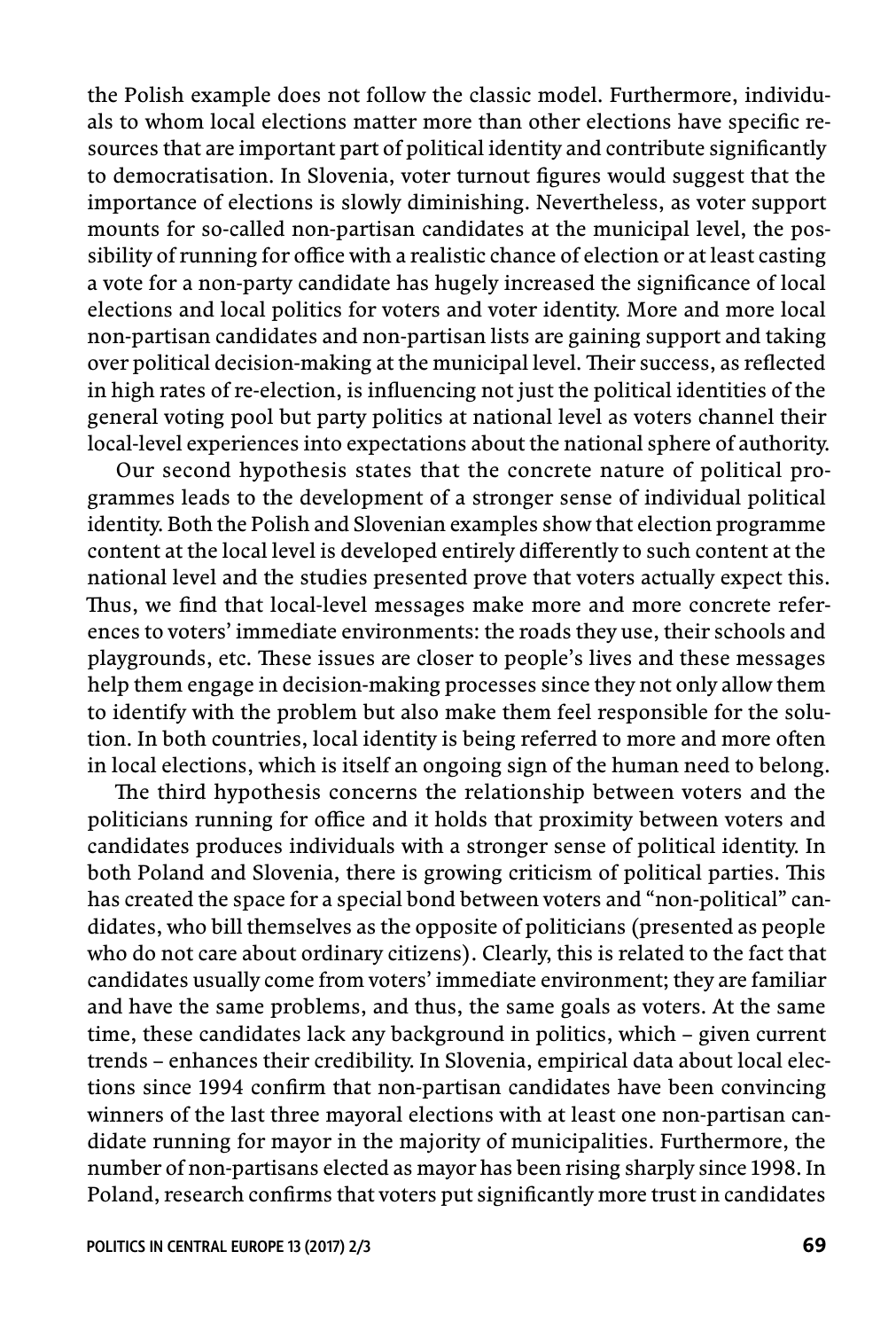unrelated to political parties; these tendencies are apparent in both municipal/ communal council and commune head/town mayor elections (CBOS 124/2014).

# **References**

- Antoszewski, Andrzej (2006): Wzorce rywalizacji na arenie wyborczej (Patterns of Competition in the Electoral Arena), in Antoszewski, Andrzej, ed., *Systemy polityczne Europy Środkowej i Wschodniej, Perspektywa porównawcza*. 77–108, Wydawnictwo Uniwersytetu Wrocławskiego.
- Appelt, Karolina (2005): Środkowy okres dorosłości. Jak rozpoznać ryzyko i jak pomagać? (Middle adulthood. How to recognize risk and how to help), in Brzezińska, Anna I., ed., *Psychologiczne portrety człowieka. Praktyczna psychologia rozwojowa*. 469–502, Gdańskie Wydawnictwo Psychologiczne.
- Bale, Tim Roberts, Nigel S. (2002): Anti -party sentiment and electoral system change: A New Zealand case study. *Commonwealth and Comparative Politics* 40 (2): 1–20.
- Bauman, Zygmunt (1998): *Globalization. The human consequences*, Columbia University Press.
- Bretherton, Charlotte Vogler, John (1999): *The European Union as a Global Actor*. Routledge.
- Bokszański, Zbigniew (2005): Tożsamości zbiorowe (Collective Identities). Wydawnictwo Naukowe PWN.
- Burdzik, Tomasz (2012): Przestrzeń jako składnik tożsamości w świecie globalizacji (Space as an ingredient of identity in the world of globalization). *Kultura -Historia -Globalizacji* 11: 13–27.
- CBOS 124 (2014): *Wybory samorządowe* (Local Elections). Centrum Badania opinii Społecznej, komunikat z badań, Warszawa.
- CBOS 59 (2017): *Zaufanie do polityków w maju* (Trust in Politicians since May). Centrum Badania opinii Społecznej, Komunikat z badań, Warszawa
- CBOS 66 (2017): Ogólny stosunek do partii politycznych (General Attitude to Political Parties). Centrum Badania Opinii Społecznej, Komunikat z badań, Warszawa
- Cialdini, Robert (2006): *Infl uence: The Psychology of Persuasion*. Harper Business.
- Drachman, Edward R. Langran, Robert (2008): *You Decide: Controversial Cases in American*  Politics. Rowman & Littlefield.
- Enache, Ion (2011): Independents in the local politics of post -communist Romania. *Romanian Political Science Review* 11 (1): 51–104.
- Fink -Hafner, Danica (1997): Development of a party system, in Fink -Hafner, Danica Robbins, John R., eds., *Making a new nation: The formation of Slovenia*. 135–155. Aldershot.
- Giddens, Anthony (1991): *Modernity and Self -identity: Self and Society in the Late Modern Age*. Stanford University Press.
- Haček, Miro Brezovšek, Marjan Kukovič, Simona (2017): *Slovenian politics and the state*. Rowman & Littlefield.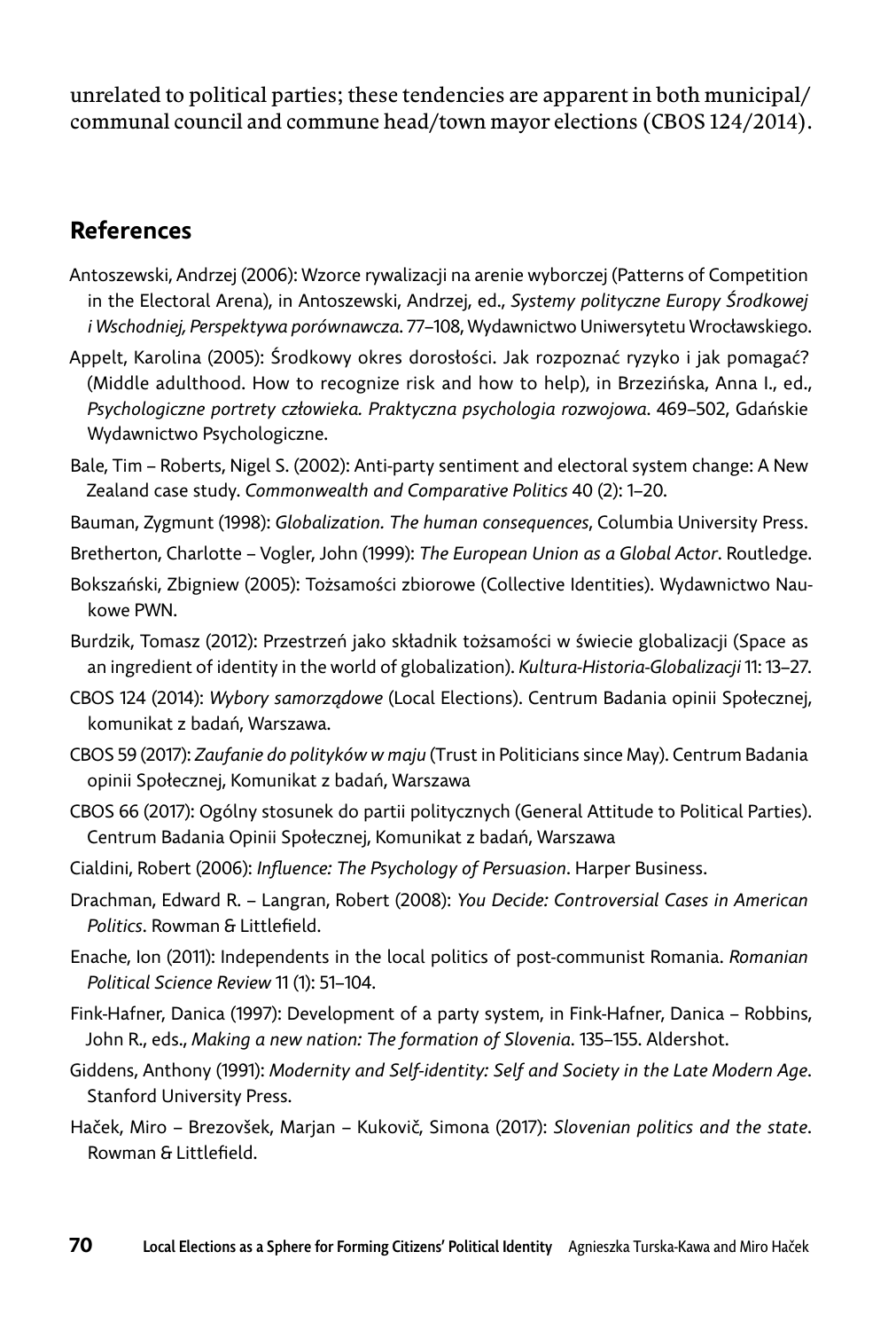- Henry, Barbara (2001): Political Identity as Myth?, in Cerutti, Furio Rudolph, Enno, eds., *A Soul for Europe: An Essay collection*. 49–72, Peeters Publishers.
- Jarymowicz, Maria (2000): Psychologia tożsamości (Psychology of Identity), in Strelau, Jan, ed., *Psychologia. Podręcznik akademicki* (Psychology. Academic textbook). 107–125, Gdańskie Wydawnictwo Psychologiczne.
- Krašovec, Alenka (2000): *Power in political parties* (Moč v političnih strankah). Faculty of Social Sciences Publishing House.
- Kukovič, Simona Brezovšek, Marjan (2016): From Parliamentarisation towards Presidentialisation: Institutional Aspects of Local Political Leadership in Slovenia. *World Political Science* 12 (1): 69–85.
- Kukovič, Simona (2016): The Distinctions of Local Political Leadership in Slovenia: The Mayoral Political Career, in Turska -Kawa, Agnieszka – Haček, Miro, eds., *Democratisation Processes in Poland and Slovenia*: Comparative Study. 203–219, Lex Localis.
- Local Elections Act (Zakon o lokalnih volitvah), Official Gazette of Slovenia, no. 94, 2007.
- Lud urabia sobie państwo, interview with professor Mirosława Marody. At http://wyborcza. pl/1,76842,8455054,Lud\_urabia\_sobie\_panstwo.html?as=2startsz=x#ixzz1AFJWY6RH" "Gazeta Wyborcza", (4 August 2017).
- Lukšič, Igor. (1994): Nestrankarstvo na Slovenskem (Anti -partisanship in Slovenia), in Lukšič, Igor, ed., Parties and Partisanship (Stranke in strankarstvo). 23–32, Slovenian Political Science Association.
- Lukšič, Igor (2001): Slovenian political system (Politični sistem Republike Slovenije). Znanstveno in publicistično središče Ljubljana.
- Miller, William L. (1998): Irrelevant elections? The Quality of Local Democracy in Britain. Clarendon Press.
- Mouff e, Chantal (1992): The Identity in Question*. Citizenship and Political Identity* 61: 28–32.
- Markiewicz, Barbara A. (2014): Sfera publiczna a kwestia tożsamości politycznej. *Filo -Sofi ja* 24 (1) 77–89.
- Marzec, Magdalena (2010): Uczestnictwo Polaków w praktykach religijnych i ich ocena roli Kościoła w życiu publicznym (Poles' Participation in Religious Practices vs. their Evaluation of the Role of the Church in Public Life). *Political Preferences* 1: 227–254.
- Reif, Karlheinz Schmitt, Herman (1980): Nine Second Order National Elections: A Conceptual Framework for the Analysis of European Election Results. *European Journal of Political Research* 8 (1): 3–44.
- Research Slovenian Public Opinion (SPO), Centre for Public Opinion Research, Ljubljana, 2005. At http://www.adp.fdv.uni -lj.si/opisi/sjm052/opis -podatkov/ (16 August 2017).
- Skarżyńska, Krystyna (2002): Aktywność i bierność polityczna (Political activity and passivity), in Skarżyńska, Krystyna, ed., Podstawy psychologii politycznej (Fundamentals of political psychology). 26–58, Zysk i S -ka.
- Slovensko javno mnenje (SJM), Faculty of Social Sciences, Ljubljana, 2015. http://www.adp.fdv. uni-lj.si/opisi/sjm15/snemanje/ (16 August 2017).